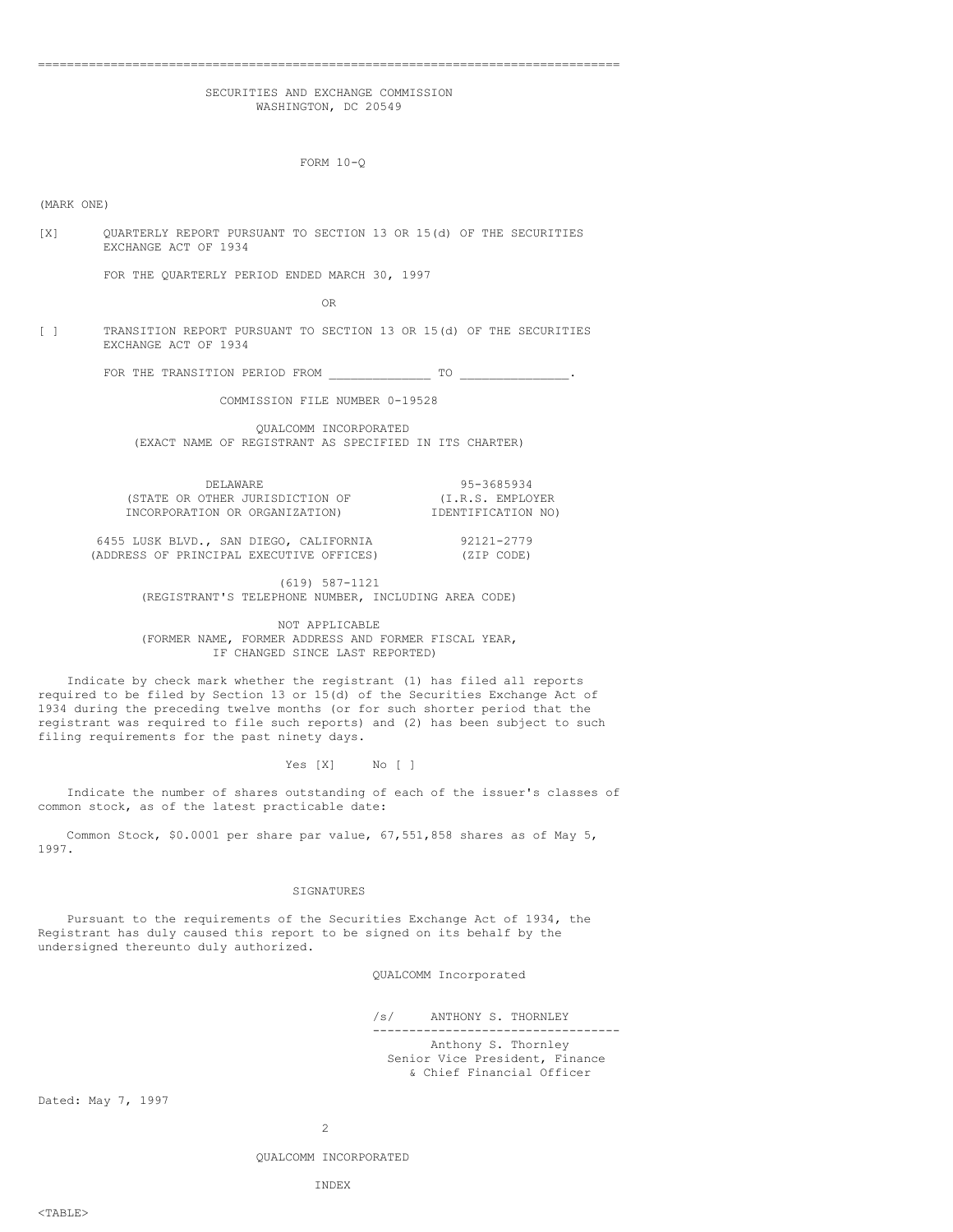========== ==========

| PART I. FINANCIAL INFORMATION                                   |      |
|-----------------------------------------------------------------|------|
| Item 1. Condensed Consolidated Financial Statements (Unaudited) |      |
| Condensed Consolidated Balance Sheets                           |      |
| Condensed Consolidated Statements of Income                     |      |
| Condensed Consolidated Statements of Cash Flows                 | 6    |
| Notes to Condensed Consolidated Financial Statements            |      |
| Item 2. Management's Discussion and Analysis of Results         |      |
| of Operations and Financial Condition                           | 1.3  |
| OTHER INFORMATION<br>PART TT.                                   |      |
| Item 4. Submission of Matters to a Vote of Security Holders     | 21   |
| Item 6. Exhibits and Reports on Form 8-K                        | 22.2 |
| Exhibit 11.1 -- Computation of Earnings Per Share               |      |
|                                                                 |      |

  |3

PART I. FINANCIAL INFORMATION

ITEM 1. CONDENSED CONSOLIDATED FINANCIAL STATEMENTS

## QUALCOMM INCORPORATED

CONDENSED CONSOLIDATED BALANCE SHEETS (IN THOUSANDS, EXCEPT PER SHARE DATA) (UNAUDITED)

ASSETS

<TABLE> <CAPTION>

|                                                                                | MARCH 30,<br>1997<br>----------- | SEPTEMBER 29,<br>1996<br>-----------    |
|--------------------------------------------------------------------------------|----------------------------------|-----------------------------------------|
| $<$ S $>$                                                                      | <<>                              | < <c></c>                               |
| CURRENT ASSETS:                                                                |                                  |                                         |
| Cash and cash equivalents                                                      | \$406,300                        | \$110, 143                              |
| Investments (Note 4)                                                           | 468,732                          | 236,129                                 |
| Accounts receivable, net                                                       | 357,667                          | 217,433                                 |
| Finance receivables (Note 3)                                                   | 87,063                           | and the state of the                    |
| Inventories                                                                    | 207,274                          | 171,511                                 |
| Other current assets                                                           | 16,009<br>----------             | 15,974<br>----------                    |
| Total current assets                                                           | 1,543,045                        | 751,190                                 |
| PROPERTY, PLANT AND EQUIPMENT, NET                                             | 362,072                          | 352,699                                 |
| INVESTMENTS                                                                    | 3,006                            | 8,009                                   |
| OTHER ASSETS (NOTE 5)                                                          | 131,870<br>-----------           | 73,432<br>$------------$                |
| TOTAL ASSETS                                                                   | ----------                       | $$2,039,993$ $$1,185,330$<br>========== |
| LIABILITIES AND STOCKHOLDERS' EQUITY                                           |                                  |                                         |
| CURRENT LIABILITIES:                                                           |                                  |                                         |
| Accounts payable and accrued liabilities                                       | \$314,805                        | \$229,799                               |
| Unearned revenue                                                               | 17,470                           | 13,226                                  |
| Bank lines of credit                                                           | 140,000                          | 80,700                                  |
| Current portion of long-term debt                                              | 3,082<br>__________              | 2,234<br>___________                    |
| Total current liabilities                                                      | 475,357                          | 325,959                                 |
| LONG-TERM DEBT                                                                 |                                  | $9,283$ 10,908                          |
| OTHER LIABILITIES                                                              | 6,864<br>-----------             | 3,550<br>----------                     |
| Total liabilities                                                              | 491,504                          | 340,417                                 |
|                                                                                | ----------                       | -----------                             |
| MANDATORILY REDEEMABLE CONVERTIBLE PREFERRED SECURITIES OF SUBSIDIARY (NOTE 7) | 660,000<br>-----------           |                                         |
| COMMITMENTS AND CONTINGENCIES (NOTE 9)                                         |                                  |                                         |
| STOCKHOLDERS' EQUITY:                                                          |                                  |                                         |
| Preferred stock, \$0.0001 par value                                            |                                  |                                         |
| Common stock, \$0.0001 par value                                               | $7^{\circ}$                      | 7                                       |
| Paid-in capital                                                                |                                  | 836,747 819,042                         |
| Retained earnings                                                              | 51,735<br>-----------            | 25,864<br>----------                    |
| Total stockholders' equity                                                     | 888,489<br>__________            | 844,913                                 |
| TOTAL LIABILITIES AND STOCKHOLDERS' EQUITY                                     | \$2,039,993                      | \$1,185,330                             |
|                                                                                |                                  | -----------                             |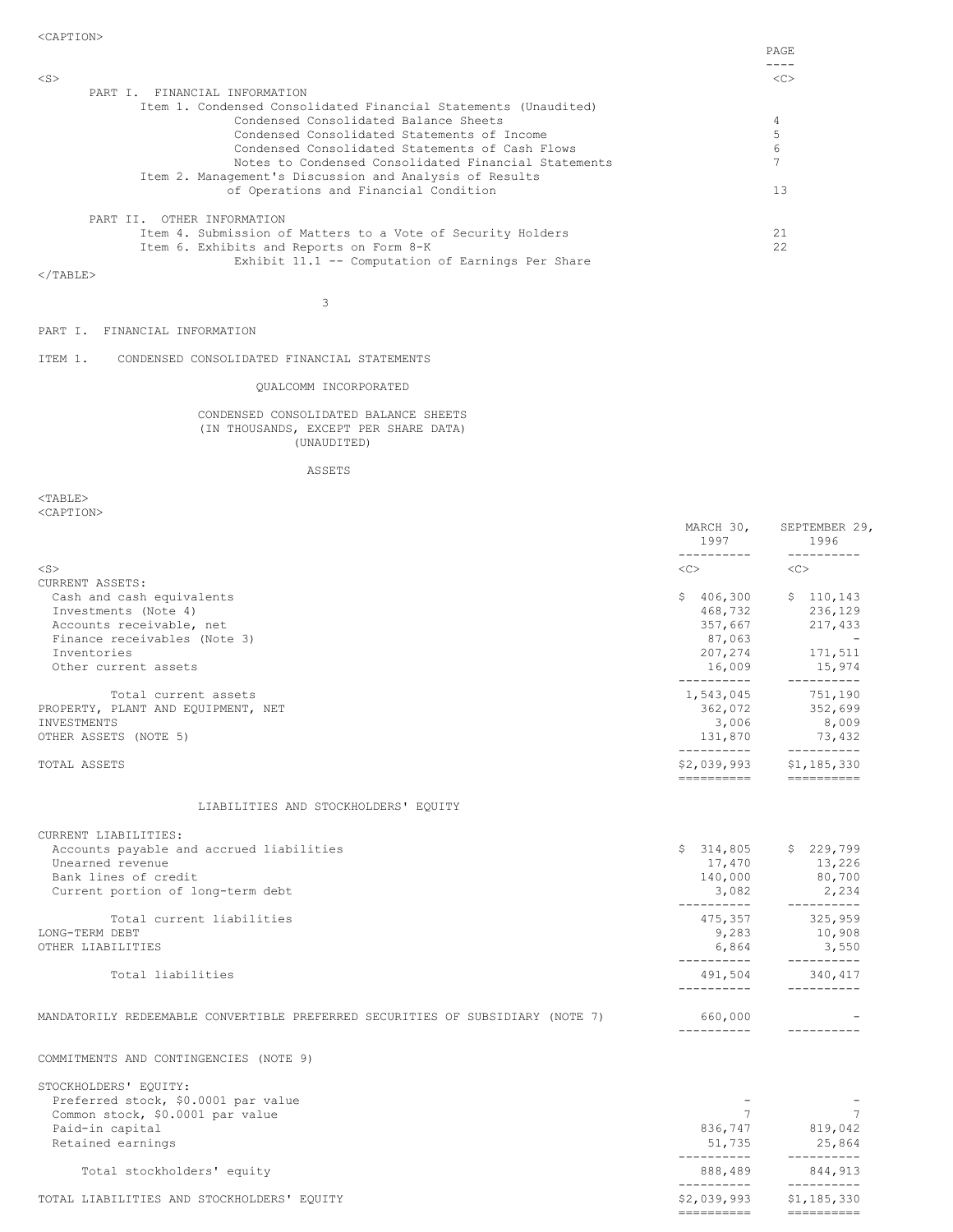## 4

## QUALCOMM INCORPORATED

## CONDENSED CONSOLIDATED STATEMENTS OF INCOME (IN THOUSANDS, EXCEPT PER SHARE DATA) (UNAUDITED)

### $<$ TABLE $>$ <CAPTION>

|                                                                                                                                                                                                                                                                                                                                                                                                                                                                                                                                                                                                                                                                                                                                                                                                                                                                                                                                                                                                                                                                                                                                                                                                                                                                                                                                                                                                                                                                                                                                                                                                                                                                                                                                                                                                                                            |                                                                                                                                                                                                                                                                                                                                                                                                                                                                                                                                                                                                                                                                                                                                                                                                                                                                                                                                                                                                                                                                                                                                                                                                                                                                  |  | SIX MONTHS ENDED               |  |
|--------------------------------------------------------------------------------------------------------------------------------------------------------------------------------------------------------------------------------------------------------------------------------------------------------------------------------------------------------------------------------------------------------------------------------------------------------------------------------------------------------------------------------------------------------------------------------------------------------------------------------------------------------------------------------------------------------------------------------------------------------------------------------------------------------------------------------------------------------------------------------------------------------------------------------------------------------------------------------------------------------------------------------------------------------------------------------------------------------------------------------------------------------------------------------------------------------------------------------------------------------------------------------------------------------------------------------------------------------------------------------------------------------------------------------------------------------------------------------------------------------------------------------------------------------------------------------------------------------------------------------------------------------------------------------------------------------------------------------------------------------------------------------------------------------------------------------------------|------------------------------------------------------------------------------------------------------------------------------------------------------------------------------------------------------------------------------------------------------------------------------------------------------------------------------------------------------------------------------------------------------------------------------------------------------------------------------------------------------------------------------------------------------------------------------------------------------------------------------------------------------------------------------------------------------------------------------------------------------------------------------------------------------------------------------------------------------------------------------------------------------------------------------------------------------------------------------------------------------------------------------------------------------------------------------------------------------------------------------------------------------------------------------------------------------------------------------------------------------------------|--|--------------------------------|--|
| THREE MONTHS ENDED<br>----------------------------<br>---------------------------<br>MARCH 30,<br>MARCH 30,<br>MARCH 31,<br>1996<br>1997<br>1997<br>----------<br>_________<br>$<$ S $>$<br><<><br>$<<$ C $>$<br><<><br>REVENUES:<br>\$507,780<br>\$104,120<br>\$832,360<br>Communications systems<br>49,365<br>Contract services<br>28,036<br>88,044<br>License, royalty and development fees<br>28,601<br>54,282<br>17,107<br>----------<br>----------<br>-----------<br>585,746<br>974,686<br>Total revenues<br>149,263<br>----------<br>----------<br>----------<br>OPERATING EXPENSES:<br>Communications systems<br>418,724<br>78,866<br>678,209<br>Contract services<br>36,470<br>18,650<br>64,195<br>Research and development<br>99,284<br>53,106<br>35,324<br>Selling and marketing<br>31,100<br>16,539<br>58,041<br>General and administrative<br>22,012<br>8,464<br>37,604<br>Other<br>8,792<br>$\mathcal{L}_{\text{max}}$ and $\mathcal{L}_{\text{max}}$<br>8,792<br>---------<br>----------<br>----------<br>946,125<br>570,204<br>157,843<br>Total operating expenses<br>----------<br>----------<br>----------<br>15,542<br>(8, 580)<br>28,561<br>OPERATING INCOME<br>6,548<br>6,651<br>INTEREST INCOME<br>11,001<br>INTEREST EXPENSE<br>(666)<br>(3, 212)<br>(5, 196)<br>UNREALIZED GAIN ON TRADING SECURITIES<br>9,454<br>9,454<br>DISTRIBUTIONS ON CONVERTIBLE PREFERRED<br>(3, 895)<br>(3, 895)<br>SECURITIES OF SUBSIDIARY<br>MINORITY INTEREST IN (INCOME) LOSS OF<br>CONSOLIDATED SUBSIDIARY<br>(2, 110)<br>2,669<br>(5, 430)<br>----------<br>----------<br>----------<br>34,495<br>74<br>22,327<br>INCOME BEFORE INCOME TAXES<br>1,391<br>INCOME TAX (EXPENSE) BENEFIT<br>(5, 582)<br>(8, 624)<br>----------<br>__________<br>----------<br>\$16,745<br>\$1,465<br>\$25,871<br>NET INCOME<br>=========<br>========= | MARCH 31,<br>1996                                                                                                                                                                                                                                                                                                                                                                                                                                                                                                                                                                                                                                                                                                                                                                                                                                                                                                                                                                                                                                                                                                                                                                                                                                                |  |                                |  |
|                                                                                                                                                                                                                                                                                                                                                                                                                                                                                                                                                                                                                                                                                                                                                                                                                                                                                                                                                                                                                                                                                                                                                                                                                                                                                                                                                                                                                                                                                                                                                                                                                                                                                                                                                                                                                                            |                                                                                                                                                                                                                                                                                                                                                                                                                                                                                                                                                                                                                                                                                                                                                                                                                                                                                                                                                                                                                                                                                                                                                                                                                                                                  |  | <<                             |  |
|                                                                                                                                                                                                                                                                                                                                                                                                                                                                                                                                                                                                                                                                                                                                                                                                                                                                                                                                                                                                                                                                                                                                                                                                                                                                                                                                                                                                                                                                                                                                                                                                                                                                                                                                                                                                                                            |                                                                                                                                                                                                                                                                                                                                                                                                                                                                                                                                                                                                                                                                                                                                                                                                                                                                                                                                                                                                                                                                                                                                                                                                                                                                  |  |                                |  |
|                                                                                                                                                                                                                                                                                                                                                                                                                                                                                                                                                                                                                                                                                                                                                                                                                                                                                                                                                                                                                                                                                                                                                                                                                                                                                                                                                                                                                                                                                                                                                                                                                                                                                                                                                                                                                                            |                                                                                                                                                                                                                                                                                                                                                                                                                                                                                                                                                                                                                                                                                                                                                                                                                                                                                                                                                                                                                                                                                                                                                                                                                                                                  |  | \$192,824                      |  |
|                                                                                                                                                                                                                                                                                                                                                                                                                                                                                                                                                                                                                                                                                                                                                                                                                                                                                                                                                                                                                                                                                                                                                                                                                                                                                                                                                                                                                                                                                                                                                                                                                                                                                                                                                                                                                                            |                                                                                                                                                                                                                                                                                                                                                                                                                                                                                                                                                                                                                                                                                                                                                                                                                                                                                                                                                                                                                                                                                                                                                                                                                                                                  |  |                                |  |
|                                                                                                                                                                                                                                                                                                                                                                                                                                                                                                                                                                                                                                                                                                                                                                                                                                                                                                                                                                                                                                                                                                                                                                                                                                                                                                                                                                                                                                                                                                                                                                                                                                                                                                                                                                                                                                            |                                                                                                                                                                                                                                                                                                                                                                                                                                                                                                                                                                                                                                                                                                                                                                                                                                                                                                                                                                                                                                                                                                                                                                                                                                                                  |  | 42,843                         |  |
|                                                                                                                                                                                                                                                                                                                                                                                                                                                                                                                                                                                                                                                                                                                                                                                                                                                                                                                                                                                                                                                                                                                                                                                                                                                                                                                                                                                                                                                                                                                                                                                                                                                                                                                                                                                                                                            |                                                                                                                                                                                                                                                                                                                                                                                                                                                                                                                                                                                                                                                                                                                                                                                                                                                                                                                                                                                                                                                                                                                                                                                                                                                                  |  | 295,866<br>$- - - - - - - - -$ |  |
|                                                                                                                                                                                                                                                                                                                                                                                                                                                                                                                                                                                                                                                                                                                                                                                                                                                                                                                                                                                                                                                                                                                                                                                                                                                                                                                                                                                                                                                                                                                                                                                                                                                                                                                                                                                                                                            |                                                                                                                                                                                                                                                                                                                                                                                                                                                                                                                                                                                                                                                                                                                                                                                                                                                                                                                                                                                                                                                                                                                                                                                                                                                                  |  |                                |  |
|                                                                                                                                                                                                                                                                                                                                                                                                                                                                                                                                                                                                                                                                                                                                                                                                                                                                                                                                                                                                                                                                                                                                                                                                                                                                                                                                                                                                                                                                                                                                                                                                                                                                                                                                                                                                                                            |                                                                                                                                                                                                                                                                                                                                                                                                                                                                                                                                                                                                                                                                                                                                                                                                                                                                                                                                                                                                                                                                                                                                                                                                                                                                  |  |                                |  |
|                                                                                                                                                                                                                                                                                                                                                                                                                                                                                                                                                                                                                                                                                                                                                                                                                                                                                                                                                                                                                                                                                                                                                                                                                                                                                                                                                                                                                                                                                                                                                                                                                                                                                                                                                                                                                                            |                                                                                                                                                                                                                                                                                                                                                                                                                                                                                                                                                                                                                                                                                                                                                                                                                                                                                                                                                                                                                                                                                                                                                                                                                                                                  |  |                                |  |
|                                                                                                                                                                                                                                                                                                                                                                                                                                                                                                                                                                                                                                                                                                                                                                                                                                                                                                                                                                                                                                                                                                                                                                                                                                                                                                                                                                                                                                                                                                                                                                                                                                                                                                                                                                                                                                            |                                                                                                                                                                                                                                                                                                                                                                                                                                                                                                                                                                                                                                                                                                                                                                                                                                                                                                                                                                                                                                                                                                                                                                                                                                                                  |  |                                |  |
|                                                                                                                                                                                                                                                                                                                                                                                                                                                                                                                                                                                                                                                                                                                                                                                                                                                                                                                                                                                                                                                                                                                                                                                                                                                                                                                                                                                                                                                                                                                                                                                                                                                                                                                                                                                                                                            |                                                                                                                                                                                                                                                                                                                                                                                                                                                                                                                                                                                                                                                                                                                                                                                                                                                                                                                                                                                                                                                                                                                                                                                                                                                                  |  |                                |  |
|                                                                                                                                                                                                                                                                                                                                                                                                                                                                                                                                                                                                                                                                                                                                                                                                                                                                                                                                                                                                                                                                                                                                                                                                                                                                                                                                                                                                                                                                                                                                                                                                                                                                                                                                                                                                                                            |                                                                                                                                                                                                                                                                                                                                                                                                                                                                                                                                                                                                                                                                                                                                                                                                                                                                                                                                                                                                                                                                                                                                                                                                                                                                  |  |                                |  |
|                                                                                                                                                                                                                                                                                                                                                                                                                                                                                                                                                                                                                                                                                                                                                                                                                                                                                                                                                                                                                                                                                                                                                                                                                                                                                                                                                                                                                                                                                                                                                                                                                                                                                                                                                                                                                                            | $- - - - - - - - -$<br>60,199<br>$- - - - - - - - -$<br>141,618<br>40,953<br>67,579<br>32,029<br>19,720<br>$- - - - - - - - -$<br>301,899<br>$- - - - - - - - -$<br>(6, 033)<br>14,527<br>(1, 357)<br>6,984<br>$- - - - - - - - -$<br>14,121<br>(2, 542)<br>$- - - - - - - - -$<br>\$11,579<br>==========<br>\$0.23<br>\$0.02<br>\$0.36<br>S<br>0.17<br><b>EEEEEEEE</b><br>----------<br>---------<br>$=$ =========<br>0.23<br>$\mathsf{S}$<br>0.02<br>\$0.36<br>\$<br>\$<br>0.17<br>--------<br>___________<br>__________<br>$=$ =========<br>72,821<br>70,158<br>71,740<br>69,673<br>=========<br>=========<br>----------<br>$\qquad \qquad \doteq\qquad \qquad \doteq\qquad \qquad \doteq\qquad \qquad \qquad$<br>73,758<br>70,158<br>72,208<br>69,702<br>=========<br>$\begin{array}{cccccccccc} \multicolumn{2}{c}{} & \multicolumn{2}{c}{} & \multicolumn{2}{c}{} & \multicolumn{2}{c}{} & \multicolumn{2}{c}{} & \multicolumn{2}{c}{} & \multicolumn{2}{c}{} & \multicolumn{2}{c}{} & \multicolumn{2}{c}{} & \multicolumn{2}{c}{} & \multicolumn{2}{c}{} & \multicolumn{2}{c}{} & \multicolumn{2}{c}{} & \multicolumn{2}{c}{} & \multicolumn{2}{c}{} & \multicolumn{2}{c}{} & \multicolumn{2}{c}{} & \multicolumn{2}{c}{} & \multicolumn{2}{c}{} & \mult$ |  |                                |  |
|                                                                                                                                                                                                                                                                                                                                                                                                                                                                                                                                                                                                                                                                                                                                                                                                                                                                                                                                                                                                                                                                                                                                                                                                                                                                                                                                                                                                                                                                                                                                                                                                                                                                                                                                                                                                                                            |                                                                                                                                                                                                                                                                                                                                                                                                                                                                                                                                                                                                                                                                                                                                                                                                                                                                                                                                                                                                                                                                                                                                                                                                                                                                  |  |                                |  |
|                                                                                                                                                                                                                                                                                                                                                                                                                                                                                                                                                                                                                                                                                                                                                                                                                                                                                                                                                                                                                                                                                                                                                                                                                                                                                                                                                                                                                                                                                                                                                                                                                                                                                                                                                                                                                                            |                                                                                                                                                                                                                                                                                                                                                                                                                                                                                                                                                                                                                                                                                                                                                                                                                                                                                                                                                                                                                                                                                                                                                                                                                                                                  |  |                                |  |
|                                                                                                                                                                                                                                                                                                                                                                                                                                                                                                                                                                                                                                                                                                                                                                                                                                                                                                                                                                                                                                                                                                                                                                                                                                                                                                                                                                                                                                                                                                                                                                                                                                                                                                                                                                                                                                            |                                                                                                                                                                                                                                                                                                                                                                                                                                                                                                                                                                                                                                                                                                                                                                                                                                                                                                                                                                                                                                                                                                                                                                                                                                                                  |  |                                |  |
|                                                                                                                                                                                                                                                                                                                                                                                                                                                                                                                                                                                                                                                                                                                                                                                                                                                                                                                                                                                                                                                                                                                                                                                                                                                                                                                                                                                                                                                                                                                                                                                                                                                                                                                                                                                                                                            |                                                                                                                                                                                                                                                                                                                                                                                                                                                                                                                                                                                                                                                                                                                                                                                                                                                                                                                                                                                                                                                                                                                                                                                                                                                                  |  |                                |  |
|                                                                                                                                                                                                                                                                                                                                                                                                                                                                                                                                                                                                                                                                                                                                                                                                                                                                                                                                                                                                                                                                                                                                                                                                                                                                                                                                                                                                                                                                                                                                                                                                                                                                                                                                                                                                                                            |                                                                                                                                                                                                                                                                                                                                                                                                                                                                                                                                                                                                                                                                                                                                                                                                                                                                                                                                                                                                                                                                                                                                                                                                                                                                  |  |                                |  |
|                                                                                                                                                                                                                                                                                                                                                                                                                                                                                                                                                                                                                                                                                                                                                                                                                                                                                                                                                                                                                                                                                                                                                                                                                                                                                                                                                                                                                                                                                                                                                                                                                                                                                                                                                                                                                                            |                                                                                                                                                                                                                                                                                                                                                                                                                                                                                                                                                                                                                                                                                                                                                                                                                                                                                                                                                                                                                                                                                                                                                                                                                                                                  |  |                                |  |
|                                                                                                                                                                                                                                                                                                                                                                                                                                                                                                                                                                                                                                                                                                                                                                                                                                                                                                                                                                                                                                                                                                                                                                                                                                                                                                                                                                                                                                                                                                                                                                                                                                                                                                                                                                                                                                            |                                                                                                                                                                                                                                                                                                                                                                                                                                                                                                                                                                                                                                                                                                                                                                                                                                                                                                                                                                                                                                                                                                                                                                                                                                                                  |  |                                |  |
|                                                                                                                                                                                                                                                                                                                                                                                                                                                                                                                                                                                                                                                                                                                                                                                                                                                                                                                                                                                                                                                                                                                                                                                                                                                                                                                                                                                                                                                                                                                                                                                                                                                                                                                                                                                                                                            |                                                                                                                                                                                                                                                                                                                                                                                                                                                                                                                                                                                                                                                                                                                                                                                                                                                                                                                                                                                                                                                                                                                                                                                                                                                                  |  |                                |  |
|                                                                                                                                                                                                                                                                                                                                                                                                                                                                                                                                                                                                                                                                                                                                                                                                                                                                                                                                                                                                                                                                                                                                                                                                                                                                                                                                                                                                                                                                                                                                                                                                                                                                                                                                                                                                                                            |                                                                                                                                                                                                                                                                                                                                                                                                                                                                                                                                                                                                                                                                                                                                                                                                                                                                                                                                                                                                                                                                                                                                                                                                                                                                  |  |                                |  |
|                                                                                                                                                                                                                                                                                                                                                                                                                                                                                                                                                                                                                                                                                                                                                                                                                                                                                                                                                                                                                                                                                                                                                                                                                                                                                                                                                                                                                                                                                                                                                                                                                                                                                                                                                                                                                                            |                                                                                                                                                                                                                                                                                                                                                                                                                                                                                                                                                                                                                                                                                                                                                                                                                                                                                                                                                                                                                                                                                                                                                                                                                                                                  |  |                                |  |
|                                                                                                                                                                                                                                                                                                                                                                                                                                                                                                                                                                                                                                                                                                                                                                                                                                                                                                                                                                                                                                                                                                                                                                                                                                                                                                                                                                                                                                                                                                                                                                                                                                                                                                                                                                                                                                            |                                                                                                                                                                                                                                                                                                                                                                                                                                                                                                                                                                                                                                                                                                                                                                                                                                                                                                                                                                                                                                                                                                                                                                                                                                                                  |  |                                |  |
| NET EARNINGS PER COMMON SHARE                                                                                                                                                                                                                                                                                                                                                                                                                                                                                                                                                                                                                                                                                                                                                                                                                                                                                                                                                                                                                                                                                                                                                                                                                                                                                                                                                                                                                                                                                                                                                                                                                                                                                                                                                                                                              |                                                                                                                                                                                                                                                                                                                                                                                                                                                                                                                                                                                                                                                                                                                                                                                                                                                                                                                                                                                                                                                                                                                                                                                                                                                                  |  |                                |  |
| Primary                                                                                                                                                                                                                                                                                                                                                                                                                                                                                                                                                                                                                                                                                                                                                                                                                                                                                                                                                                                                                                                                                                                                                                                                                                                                                                                                                                                                                                                                                                                                                                                                                                                                                                                                                                                                                                    |                                                                                                                                                                                                                                                                                                                                                                                                                                                                                                                                                                                                                                                                                                                                                                                                                                                                                                                                                                                                                                                                                                                                                                                                                                                                  |  |                                |  |
| Fully diluted                                                                                                                                                                                                                                                                                                                                                                                                                                                                                                                                                                                                                                                                                                                                                                                                                                                                                                                                                                                                                                                                                                                                                                                                                                                                                                                                                                                                                                                                                                                                                                                                                                                                                                                                                                                                                              |                                                                                                                                                                                                                                                                                                                                                                                                                                                                                                                                                                                                                                                                                                                                                                                                                                                                                                                                                                                                                                                                                                                                                                                                                                                                  |  |                                |  |
| SHARES USED IN PER SHARE CALCULATION                                                                                                                                                                                                                                                                                                                                                                                                                                                                                                                                                                                                                                                                                                                                                                                                                                                                                                                                                                                                                                                                                                                                                                                                                                                                                                                                                                                                                                                                                                                                                                                                                                                                                                                                                                                                       |                                                                                                                                                                                                                                                                                                                                                                                                                                                                                                                                                                                                                                                                                                                                                                                                                                                                                                                                                                                                                                                                                                                                                                                                                                                                  |  |                                |  |
| Primary                                                                                                                                                                                                                                                                                                                                                                                                                                                                                                                                                                                                                                                                                                                                                                                                                                                                                                                                                                                                                                                                                                                                                                                                                                                                                                                                                                                                                                                                                                                                                                                                                                                                                                                                                                                                                                    |                                                                                                                                                                                                                                                                                                                                                                                                                                                                                                                                                                                                                                                                                                                                                                                                                                                                                                                                                                                                                                                                                                                                                                                                                                                                  |  |                                |  |
| Fully diluted                                                                                                                                                                                                                                                                                                                                                                                                                                                                                                                                                                                                                                                                                                                                                                                                                                                                                                                                                                                                                                                                                                                                                                                                                                                                                                                                                                                                                                                                                                                                                                                                                                                                                                                                                                                                                              |                                                                                                                                                                                                                                                                                                                                                                                                                                                                                                                                                                                                                                                                                                                                                                                                                                                                                                                                                                                                                                                                                                                                                                                                                                                                  |  |                                |  |
|                                                                                                                                                                                                                                                                                                                                                                                                                                                                                                                                                                                                                                                                                                                                                                                                                                                                                                                                                                                                                                                                                                                                                                                                                                                                                                                                                                                                                                                                                                                                                                                                                                                                                                                                                                                                                                            |                                                                                                                                                                                                                                                                                                                                                                                                                                                                                                                                                                                                                                                                                                                                                                                                                                                                                                                                                                                                                                                                                                                                                                                                                                                                  |  |                                |  |

 $<$ /TABLE>

See Notes to Condensed Consolidated Financial Statements.

## 5

## QUALCOMM INCORPORATED

CONDENSED CONSOLIDATED STATEMENTS OF CASH FLOWS (IN THOUSANDS) (UNAUDITED)

 $<$ TABLE> <CAPTION>

|                           | SIX MONTHS ENDED |                   |  |
|---------------------------|------------------|-------------------|--|
| MARCH 30 <i>.</i><br>1997 |                  | MARCH 31,<br>1996 |  |
|                           |                  |                   |  |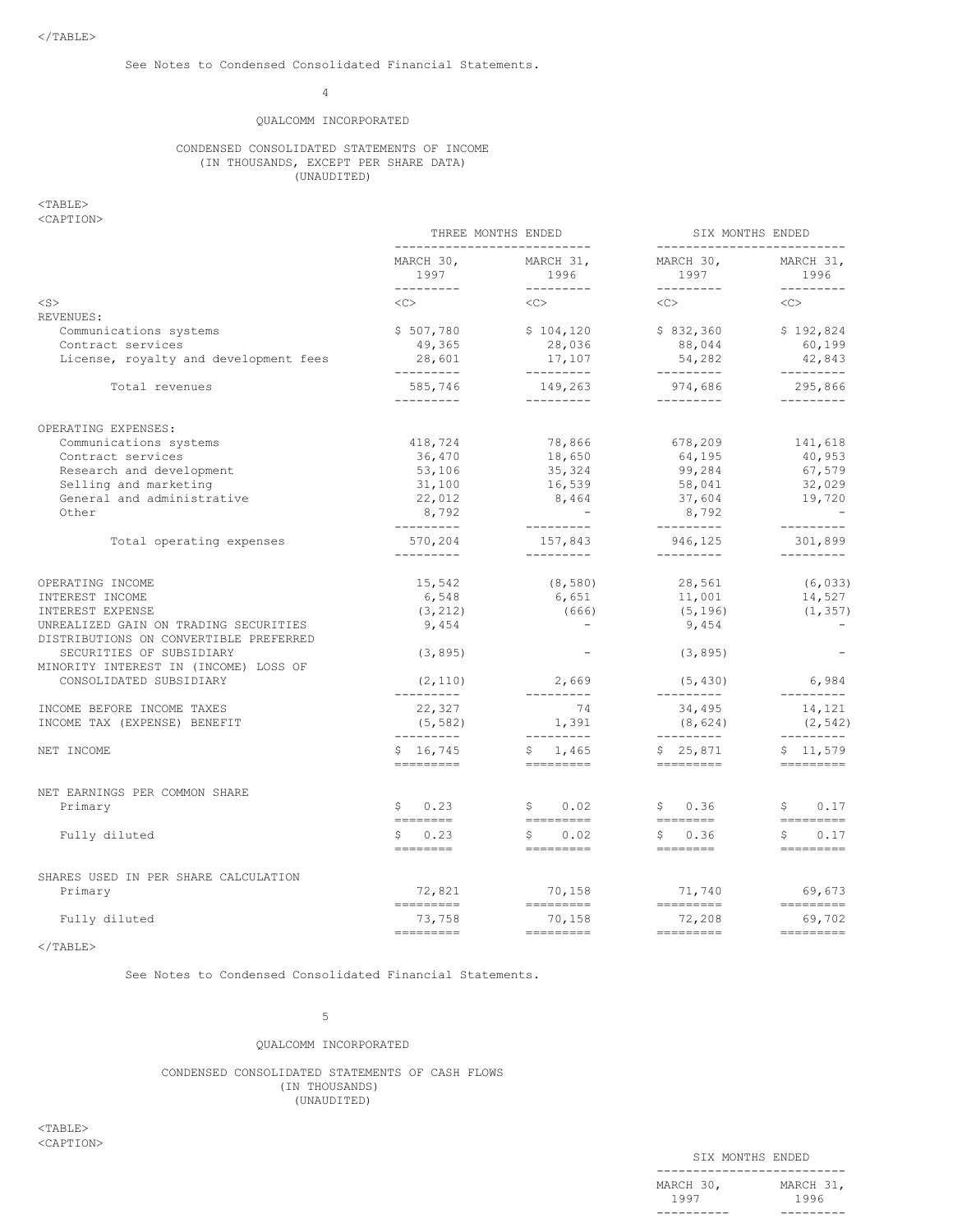| $<$ S $>$                                                     | $<\infty$                | $<<$ $<$ $>$                                                                                                     |
|---------------------------------------------------------------|--------------------------|------------------------------------------------------------------------------------------------------------------|
| OPERATING ACTIVITIES:                                         |                          |                                                                                                                  |
| Net income                                                    | \$25,871                 | \$11,579                                                                                                         |
| Depreciation and amortization                                 | 41,675                   | 24,419                                                                                                           |
| Minority interest in income (loss) of consolidated subsidiary |                          | $5,430$ (6,984)                                                                                                  |
| Unrealized gain on trading securities                         | (9, 454)                 |                                                                                                                  |
| Purchase of trading securities                                | (9, 729)                 |                                                                                                                  |
| Non cash charge for impaired assets                           | 8,792                    |                                                                                                                  |
| Increase (decrease) in cash resulting from changes in:        |                          |                                                                                                                  |
| Accounts receivable, net                                      | (140, 234)               | (50, 175)                                                                                                        |
| Finance receivables                                           | (87, 063)                |                                                                                                                  |
| Inventories                                                   | (35, 763)                | $(64, 525)$<br>$(7, 932)$                                                                                        |
| Other assets                                                  | (24, 776)                |                                                                                                                  |
| Accounts payable and accrued liabilities                      |                          | 85,006 13,007                                                                                                    |
| Unearned revenue                                              |                          | $4,244$ $4,612$                                                                                                  |
| Other liabilities                                             | 3,314                    | (448)                                                                                                            |
| Net cash used in operating activities                         |                          | $(132, 687)$ $(76, 447)$                                                                                         |
| INVESTING ACTIVITIES:                                         | -----------              |                                                                                                                  |
| Issuance of note receivable                                   |                          | (25,000)                                                                                                         |
| Capital expenditures                                          | (49, 930)                |                                                                                                                  |
| Purchases of intangible assets                                | <b>Contract Contract</b> | $(95, 844)$<br>$(3, 788)$                                                                                        |
| Purchases of investments                                      |                          | $(517, 461)$ $(264, 852)$                                                                                        |
| Maturities of investments                                     |                          |                                                                                                                  |
| Investments in other entities                                 |                          | $\begin{array}{cccc} 309,044 & & & 183,666 \\ (49,135) & & & (6,722) \\ \text{---} & & & \text{---} \end{array}$ |
| Net cash used in investing activities                         |                          | $(307, 482)$ $(212, 540)$                                                                                        |
| FINANCING ACTIVITIES:                                         | __________               | ----------                                                                                                       |
| Sale/leaseback transaction                                    |                          | 10,248                                                                                                           |
| Proceeds from bank lines of credit                            | 59,300                   | <b>Service State</b>                                                                                             |
| Proceeds from issuance of convertible preferred securities    | 660,000                  |                                                                                                                  |
| Principal payments under long-term debt                       | (777)                    | (20, 498)                                                                                                        |
| Proceeds from issuance of notes payable                       | $\sim$ $-$               | 3,733                                                                                                            |
| Minority interest investment in consolidated subsidiary       | 98                       | 6,088                                                                                                            |
| Net proceeds from issuance of common stock                    | 17,705                   | 9,008                                                                                                            |
| Net cash provided by financing activities                     | _________<br>736,326     | $- - - - - - - - -$<br>8,579                                                                                     |
| NET INCREASE (DECREASE) IN CASH AND CASH EQUIVALENTS          | _________<br>296,157     | $- - - - - - - - -$<br>(280, 408)                                                                                |
| CASH AND CASH EQUIVALENTS AT BEGINNING OF PERIOD              | 110,143<br>----------    | 500,629<br>___________                                                                                           |
| CASH AND CASH EQUIVALENTS AT END OF PERIOD                    | \$406,300                | \$220, 221                                                                                                       |
|                                                               | =========                | ----------                                                                                                       |

 $\langle$ /TABLE>

See Notes to Condensed Consolidated Financial Statements.

6

#### QUALCOMM INCORPORATED

#### NOTES TO CONDENSED CONSOLIDATED FINANCIAL STATEMENTS (UNAUDITED)

## NOTE 1 -- BASIS OF PRESENTATION

The accompanying interim condensed consolidated financial statements have been prepared by QUALCOMM Incorporated (the "Company"), without audit, in accordance with the instructions to Form 10-Q and, therefore, do not necessarily include all information and footnotes necessary for a fair presentation of its financial position, results of operations and cash flows in accordance with generally accepted accounting principles. The condensed consolidated balance sheet at September 29, 1996 was derived from the audited consolidated balance sheet at that date which is not presented herein.

In the opinion of management, the unaudited financial information for the interim periods shown reflects all adjustments (which include only normal, recurring adjustments) necessary for a fair presentation. These condensed consolidated financial statements and notes thereto should be read in conjunction with the consolidated financial statements and notes thereto included in the Company's 1996 Annual Report on Form 10-K for the year ended September 29, 1996. Operating results for interim periods are not necessarily indicative of operating results for an entire fiscal year.

The preparation of financial statements in conformity with generally accepted accounting principles requires management to make estimates and assumptions that affect the reported amounts of assets and liabilities and disclosures of contingent assets and liabilities at the date of the financial statements and the reported amounts of revenues and expenses during the reporting period. Actual results could differ from those estimates.

Revenue from communications systems and products is generally recognized at the time the units are shipped and over the period during which message and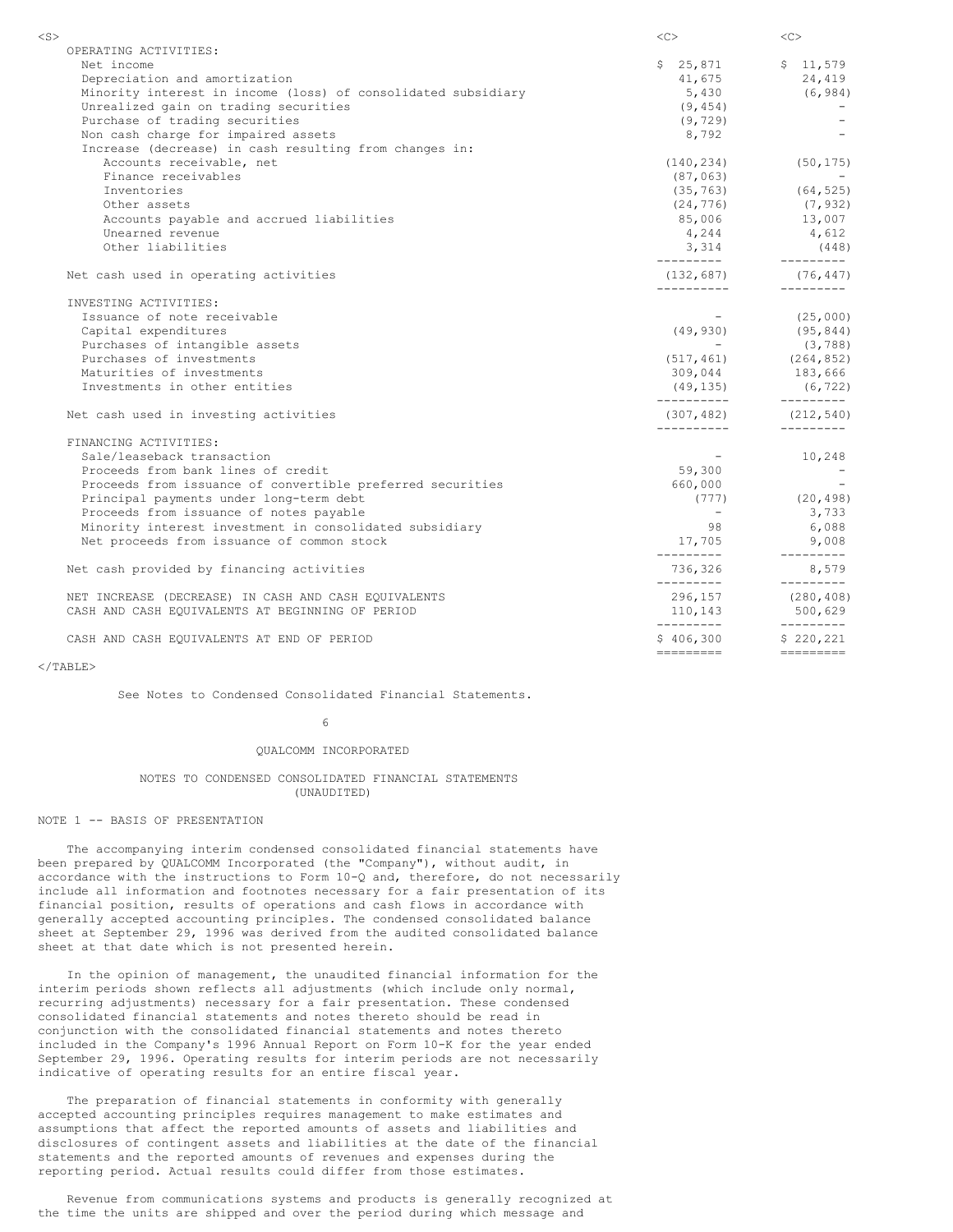warranty services are provided, except for shipments under arrangements involving significant acceptance requirements. Under such arrangements, revenue is recognized when the Company has substantially met its performance obligations. Revenue from long-term contracts and revenue earned under license and development agreements with continuing performance obligations is recognized using the percentage-of-completion method, based either on costs incurred to date compared with total estimated costs at completion or using a units of delivery methodology. Estimated contract losses are recognized when determined. Non-refundable license fees are recognized when there is no material continuing performance obligation under the agreement and collection is probable. Royalty revenue is recorded as earned in accordance with the specific terms of each license agreement.

The Company operates and reports using a period ending on the last Sunday of each month. As a result of this practice, fiscal 1996 included 53 weeks. The first quarter of fiscal 1997 had 13 weeks of activity compared to 14 weeks of activity during the first quarter of fiscal 1996.

Certain prior period amounts have been reclassified to conform with the current period presentation.

7

NOTE 2 -- COMPOSITION OF CERTAIN BALANCE SHEET CAPTIONS <TABLE> <CAPTION>

|                                               | MARCH 30,<br>1997 | SEPTEMBER 29,<br>1996 |
|-----------------------------------------------|-------------------|-----------------------|
|                                               |                   |                       |
| $<$ S $>$                                     | <<                | <<                    |
| Accounts Receivable (in thousands):           |                   |                       |
| Trade, net of allowance for doubtful          |                   |                       |
| accounts of \$11,121 and \$8,223 respectively | \$<br>306,729     | \$<br>181,732         |
| Long-term contracts:                          |                   |                       |
| Billed                                        | 21,189            | 12,363                |
| Unbilled                                      | 23,830            | 20,052                |
| Other                                         | 5,919             | 3,286                 |
|                                               |                   |                       |
|                                               | Ŝ<br>357,667      | Ŝ<br>217,433          |
|                                               |                   |                       |

## $\langle$ /TABLE>

Unbilled receivables represent costs and profits recorded in excess of amounts billable pursuant to contract provisions and are expected to be realized within one year.

## $<$ TABLE>

<CAPTION>

|                             | MARCH 30,<br>1997 | SEPTEMBER 29,<br>1996 |  |  |
|-----------------------------|-------------------|-----------------------|--|--|
| $<$ S $>$                   | < <sub></sub>     | <<                    |  |  |
| Inventories (in thousands): |                   |                       |  |  |
| Raw materials               | 98,447<br>Ŝ       | 97,779<br>\$          |  |  |
| Work-in-progress            | 27,907            | 35,686                |  |  |
| Finished goods              | 80,920            | 38,046                |  |  |
|                             | 207,274<br>S      | 171,511<br>S          |  |  |
|                             |                   |                       |  |  |

## $<$ /TABLE>

## NOTE 3 -- FINANCE RECEIVABLES

Finance receivables represent amounts due resulting from sales arrangements in which the Company has agreed to provide long-term financing. The components of finance receivables were as follows (in thousands):

#### $<$ TABLE> <CAPTION>

|           |          |    | MARCH 30,<br>1997 |
|-----------|----------|----|-------------------|
|           |          |    |                   |
| $<$ S $>$ |          | << |                   |
|           | Billed   | \$ | 2,478             |
|           | Unbilled |    | 84,585            |
|           |          |    |                   |
|           |          | Ŝ  | 87,063            |
|           |          |    |                   |

## $<$ /TABLE>

At March 30, 1997, the finance receivables resulted from sales to one customer and such amounts are expected to be converted into long-term loans. Subject to finalizing definitive terms and conditions, the Company has reached an agreement in principle to sell long-term loans from the customer to a financial institution at par value on a non-recourse basis. The Company expects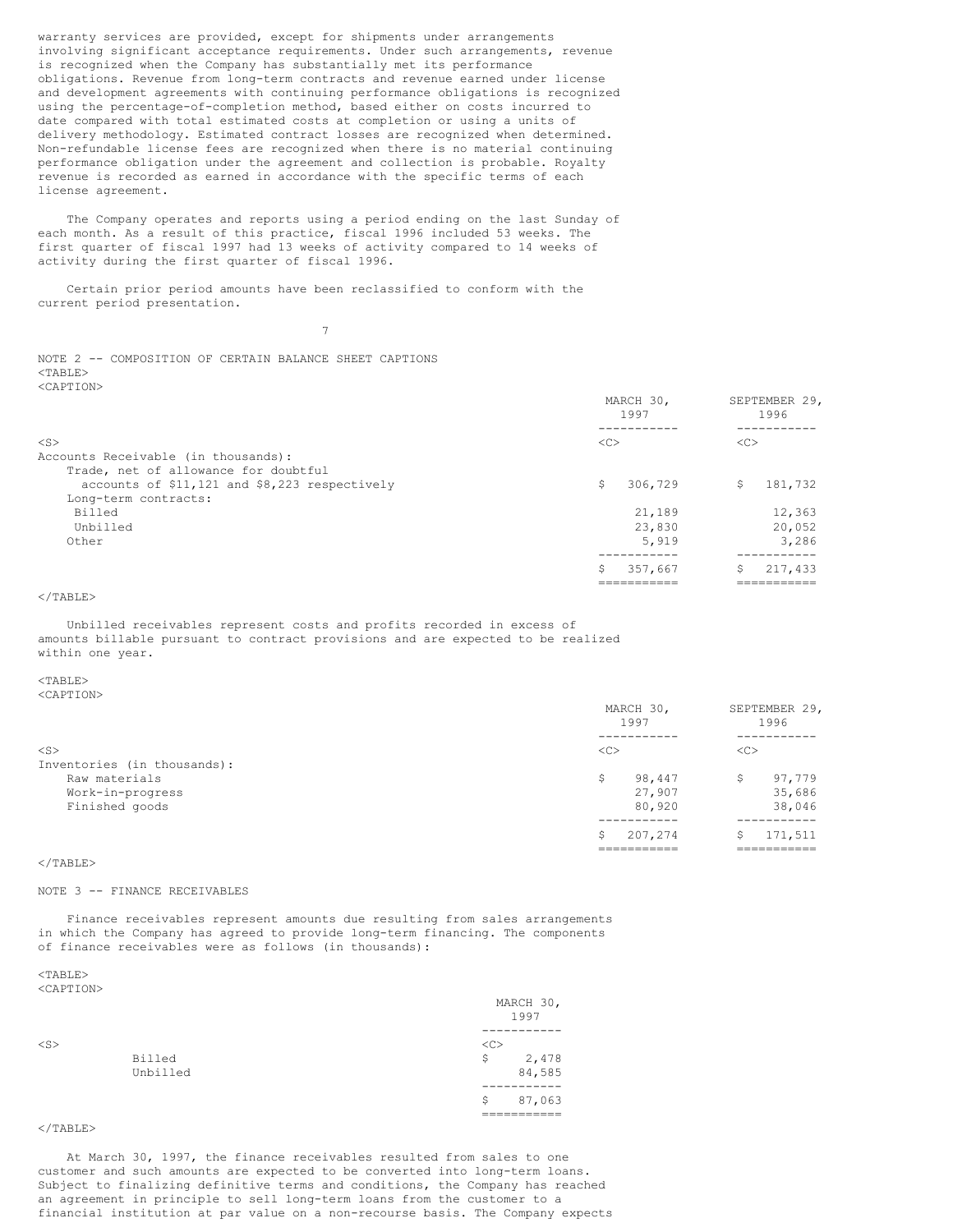to realize the finance receivables at March 30, 1997 within one year of the balance sheet date.

Commitments to extend long-term financing under sales arrangements at March 30, 1997 and September 29, 1996, including amounts in finance receivables at March 30, 1997, aggregated approximately \$390 million and \$200 million, respectively. Such commitments are subject to the customer meeting certain conditions established in the financing arrangements. Commitments represent the estimated amounts to be financed under these arrangements, however, actual financing may be in lesser or greater amounts.

8

#### NOTE 4 -- SHORT TERM INVESTMENTS

On February 12, 1997, the Company and Globalstar Telecommunications Limited ("GTL") entered into an arrangement under which GTL agreed to accelerate the vesting and exercisability of the Company's warrants to purchase 367,131 shares of GTL common stock at \$26.50 per share. Also, GTL agreed to register for resale the GTL common stock issued. The Company exercised such warrants in March 1997.

As it is the Company's intent to sell the GTL common stock, such securities have been classified as trading securities under Statement of Financial Accounting Standards No. 115, "Accounting for Certain Investments in Debt and Equity Securities." The Company has included the GTL common stock in short-term investments with the carrying value of such securities adjusted to market value as of March 30, 1997, resulting in an unrealized gain of \$9.5 million, net of estimated selling expenses. The Company will record in future periods any net unrealized gain or loss resulting from market fluctuations until the sale of the securities.

In addition, as of March 30, 1997, the Company continues to maintain an approximate 7% indirect limited partnership interest in Globalstar L.P. accounted for under the equity method of accounting.

## NOTE 5 -- INVESTMENT IN OTHER ENTITIES

In March 1997, the Company agreed to purchase \$42 million of voting preferred shares representing a 50% ownership interest in a corporate joint venture, Chilesat Telefonia Personal S.A. ("Chilesat PCS"). The preferred shares are entitled to a liquidation preference in an amount equal to the original purchase price per share during a five year period beginning with commencement of commercial operations of the joint venture.

As of March 30, 1997, the \$42 million purchase price has been placed in an escrow account pending the grant of a license to operate wireless services in Chile by the Subsecretaria de Telecommunicaciones de Chile to Chilesat PCS. The Company has included the escrowed amount in other assets in the accompanying balance sheet and as an investment in other entities in the accompanying statement of cash flows.

The Company has agreed to provide a \$58 million letter of credit on behalf of Chilesat PCS. The letter of credit is required under a systems equipment sales arrangement with Chilesat PCS in which the Company may be required to reimburse Chilesat PCS a portion of Chilean government fines if certain network build out milestones are not met. The amount that Chilesat PCS may draw on the letter of credit will decline as interim milestones are met and will expire no later than December 31, 1999.

## NOTE 6 -- DEBT AND CREDIT FACILITIES

As of March 30, 1997 and September 29, 1996, QUALCOMM Personal Electronics, ("QPE") had total outstanding bank borrowings of \$140 million and \$80.7 million, respectively, under two revolving credit facilities totaling \$200 million. These credit facilities have identical terms and expire in July 1997. The interest rates under both facilities are at prime rate, or, at the Company's option, at a mutually acceptable market rate. The weighted average interest rate was 6.0% on borrowings outstanding during the first six months of fiscal 1997 and 5.9% on borrowings outstanding at March 30, 1997.

#### NOTE 7 -- CONVERTIBLE PREFERRED SECURITIES OF SUBSIDIARY

In February 1997, QUALCOMM Financial Trust I (the "Trust"), a statutory business trust created under the laws of the State of Delaware in which the Company is the sole common stock holder, completed a private placement of \$660 million of 5 3/4% Trust Convertible Preferred Securities ("Convertible Preferred Securities"). The sole assets of the Trust are QUALCOMM Incorporated 5 3/4% Convertible Subordinated Debentures ("Convertible Subordinated Debentures"). The Convertible Preferred Securities are guaranteed by the Company and convertible into Company common stock at the rate of 0.6882 shares of Company common stock for each Convertible Preferred Security (equivalent to a conversion price of \$72.6563 per share of common stock). Distributions on the Convertible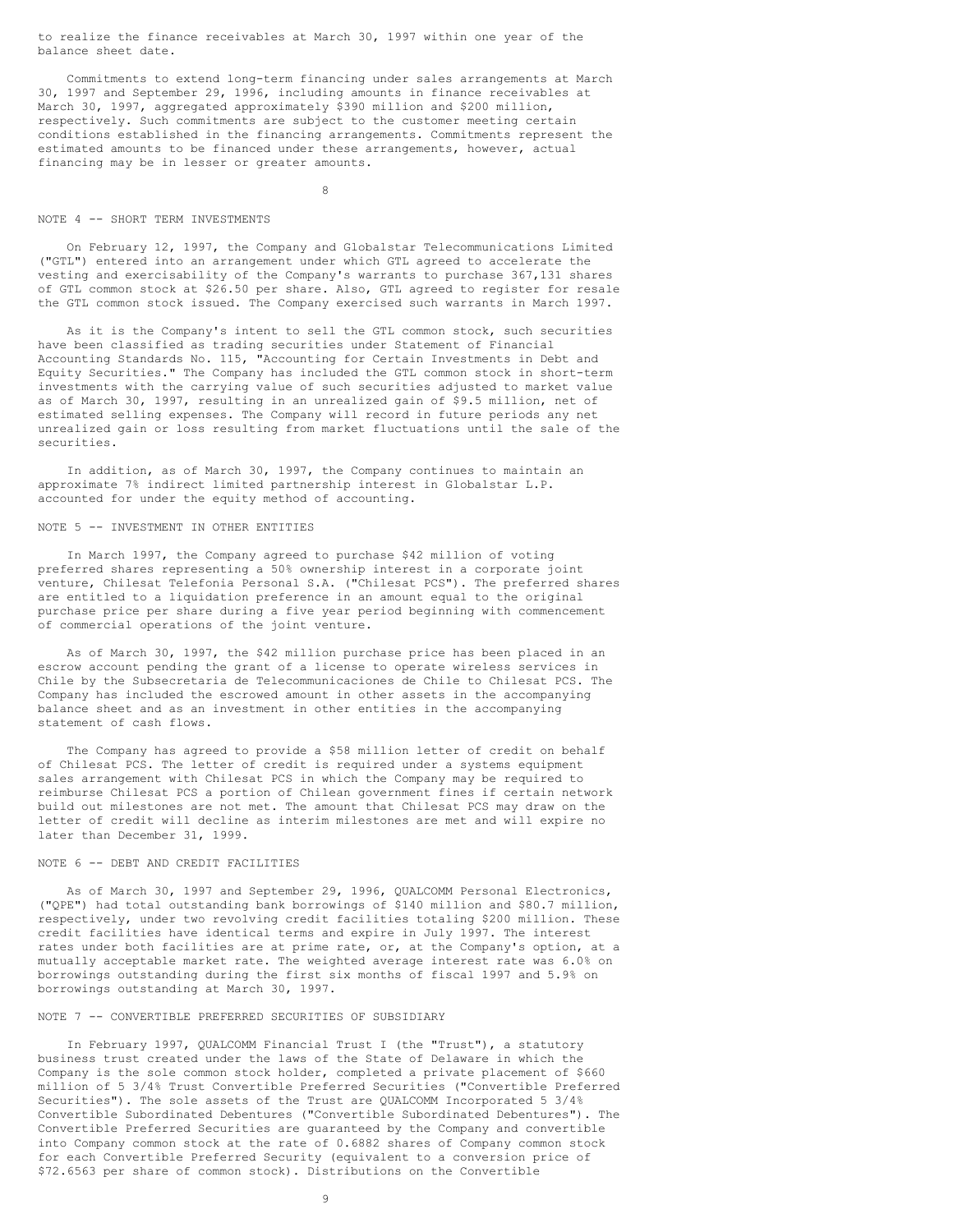preferred securities are payable quarterly by the Trust. The Convertible Preferred Securities are subject to mandatory redemption on February 24, 2012, at a redemption price of \$50 per preferred security.

The Company may cause the Trust to defer the payment of distributions for successive periods of up to twenty consecutive quarters. During such periods, accrued distributions on the Convertible Preferred Securities will compound quarterly and the Company may not declare or pay distributions on its common stock or debt securities that rank equal or junior to the Convertible Subordinated Debentures. Also during such period, if holders of Convertible Preferred Securities convert such securities into Company common stock, the holder will not receive any cash related to the deferred distribution.

Issuance costs of approximately \$18 million related to the Convertible Preferred Securities are deferred and are being amortized over the period until mandatory redemption of the securities in February 2012.

#### NOTE 8 -- OTHER OPERATING EXPENSES

In accordance with Statement of Financial Accounting Standards No. 121, "Accounting for the Impairment of Long-Lived Assets and for Long-Lived Assets to be Disposed Of", the Company recorded an \$8.8 million non cash pretax charge in the second quarter of fiscal 1997 relating to the impairment of certain long-lived assets.

### NOTE 9 -- COMMITMENTS AND CONTINGENCIES

#### GUARANTEES

The Company has guaranteed approximately \$17 million of certain vendor financing obligations of Globalstar L.P. ("Globalstar") (the "Vendor Financing Guarantee"). The Vendor Financing Guarantee will expire no later than September 1997. The Company has also agreed to guarantee up to \$22.5 million of Globalstar borrowings under an existing bank financing agreement which will expire in December 2000. The amount of the Vendor Financing Guarantee will decrease, dollar for dollar, as Globalstar increases borrowings subject to guarantee by the Company under the existing bank financing agreement. As of March 30, 1997, Globalstar had no outstanding borrowings under the existing bank financing agreement.

### OPERATING LEASES

During the first six months of fiscal 1997, QPE leased additional equipment pursuant to an existing operating lease agreement for manufacturing equipment that may be leased under separate schedules, each with approximately five year terms. The lease agreement is non-recourse to the Company and the minority interest holder in QPE. Equipment under lease has both early and end of term purchase options. If the purchase options have not been exercised by the end of the lease term, QPE may be required to pay certain contingent payments if proceeds from the sale of the equipment fall below specified amounts. The maximum amount of contingent payments for all equipment leased as of March 30, 1997, is approximately \$50.4 million. Rental expense under this lease during the first six months of fiscal 1997, including an accrual for such contingent payments, amounted to \$4.7 million. As of March 30, 1997, the Company has accrued \$5.0 million in other liabilities for such payments.

As of March 30, 1997, future rental payments under the lease, excluding the contingent payments, from fiscal 1997 through 2002 are \$2.1 million, \$4.1 million, \$4.1 million, \$4.1 million, \$3.1 million and \$0.7 million, respectively.

## LITIGATION

On September 23, 1996, Ericsson Inc. and Telefonaktiebolaget LM Ericsson ("Ericsson") filed suit against QUALCOMM in the U.S. District Court for the Eastern District of Texas, Civil Action No. 2-96CV183. On December 17, 1996, Ericsson also filed suit against QPE in the U. S. District Court for the Northern District of Texas, Civil Action No. 3-96CV3373P. Both complaints allege that various elements of the Company's CDMA equipment system and components infringe one or more patents owned by Ericsson. In December 1996,

10

QUALCOMM filed a countersuit in the U.S. District Court for the Southern District of California. The complaint alleges unfair competition by Ericsson based on a pattern of conduct intended to impede the acceptance and commercial deployment of QUALCOMM's CDMA technology. The complaint also charges that Ericsson's patent infringement claims against the Company violate a 1989 agreement between the companies. Finally, the lawsuit seeks a judicial declaration that certain of Ericsson's patents are not infringed by QUALCOMM and are invalid. On April 9, 1997, the suit against Ericsson in the U.S. District Court for the Southern District of California was dismissed so that all of QUALCOMM's claims in that case can be litigated in the action filed by Ericsson in the U.S. District Court for the Eastern District of Texas. Although there can be no assurances that an unfavorable outcome would not have a material adverse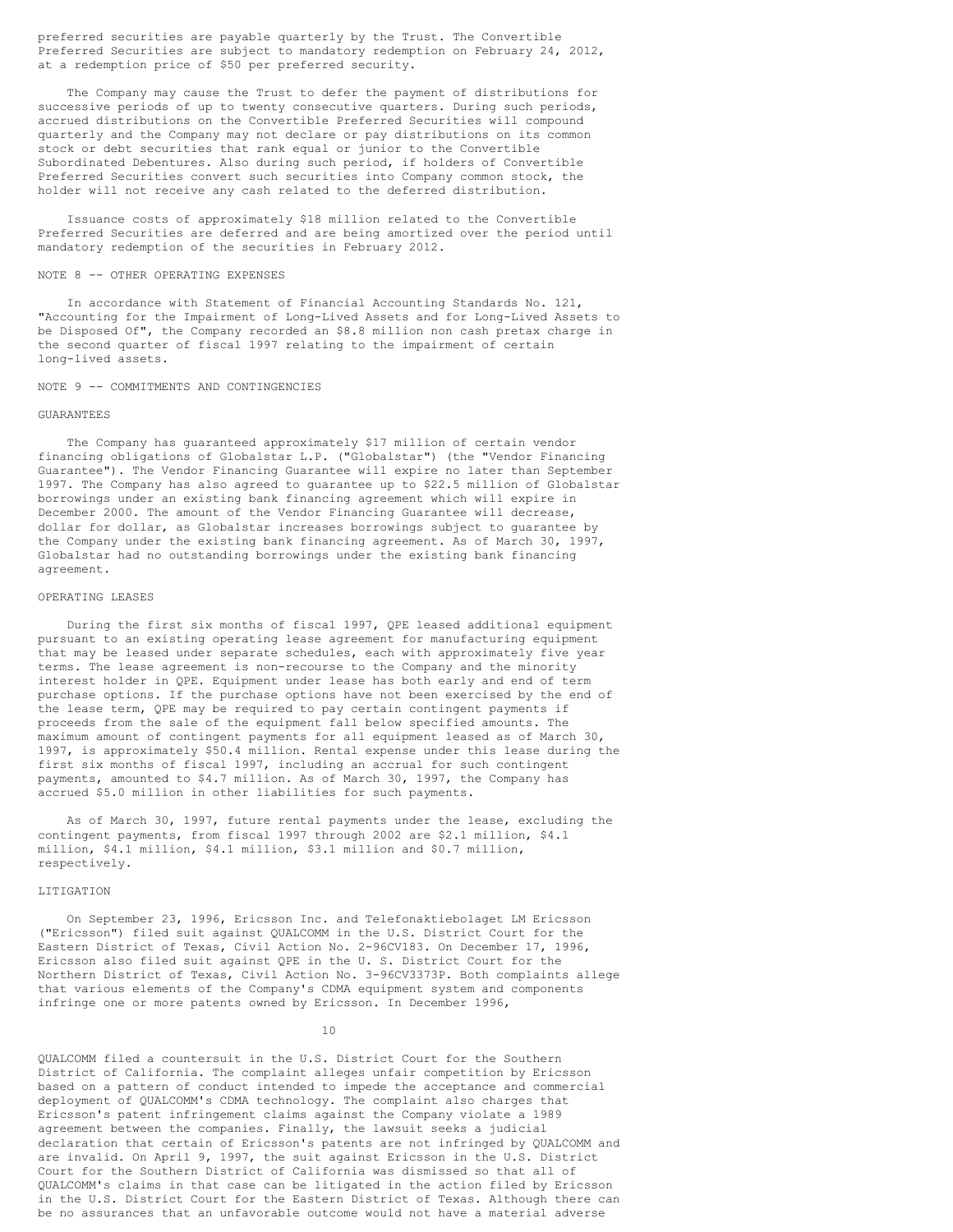effect on the Company's liquidity, financial position or results of operations, the Company believes the named Ericsson patents are not required to produce IS-95 compliant systems and that Ericsson's claims are without merit. The Company will vigorously defend itself against such claims.

On November 8, 1996 the Company was served with a complaint in connection with a lawsuit filed in the U.S. District Court for the Eastern District of Pennsylvania by BTG USA Inc. The complaint alleges that the Company's Global Positioning System, CDMA telecommunications products and the OmniTRACS system components thereof infringe United States Patent No. Re. 34,004. The patent expired in November 1996. Although there can be no assurances that an unfavorable outcome would not have a material adverse effect on the Company's liquidity, financial position or results of operations, the Company believes the complaint has no merit and will vigorously defend the action.

On March 5, 1997, the Company filed a complaint against Motorola, Inc. ("Motorola") in the U.S. District Court for the Southern District of California, Civil Action No. CV00372. The complaint was filed in response to allegations by Motorola that the Company's recently announced "Q" Phone infringes design and utility patents held by Motorola as well as trade dress and common law rights relating to the appearance of certain Motorola wireless telephone products. The complaint denies such allegations and seeks a judicial declaration that the Company's products do not infringe any patents held by Motorola. The complaint also states that, pursuant to certain patent and technology license agreements entered into in 1990 between the companies, Motorola is precluded from asserting infringement of the utility patents. On March 10, 1997, Motorola filed a complaint against the Company in the U.S. District Court for the Eastern Division of Illinois, Civil Action No. 97 C 1616 (the "Motorola Complaint"), alleging claims based primarily on the above alleged infringement. The Company's motion to transfer the Motorola Complaint to the U.S. District Court for the Southern District of California was granted on April 3, 1997. On April 24, 1997, the court denied Motorola's motion for a preliminary injunction thereby permitting QUALCOMM to continue to manufacture, market and sell the Q phone. On April 25, 1997, Motorola appealed the denial of its motion for a preliminary injunction. Although there can be no assurance that an unfavorable outcome of the dispute would not have a material adverse effect on the Company's liquidity, financial position or results of operations, the Company believes Motorola's complaint has no merit and will vigorously defend the action.

The Company is engaged in other legal actions arising in the ordinary course of its business and believes that the ultimate outcome of these actions will not have a material adverse effect on its financial position or results of operations.

### PERFORMANCE GUARANTEES

The Company and QPE have entered into contracts that provide for performance guarantees to protect customers against late delivery or failure to perform. These performance guarantees, and any future commitments for performance guarantees, are obligations entered into separately, and in some cases jointly, with partners to supply CDMA subscriber and infrastructure equipment. Certain of these obligations provide for substantial performance guarantees that accrue at a daily rate based on percentages of the contract value to the extent the equipment is not delivered by scheduled delivery dates or the systems fail to meet certain performance criteria by such dates. The Company is dependent in part on the performance of its suppliers and strategic partners in order to provide equipment which is the subject of the guarantees. Thus, the ability to timely deliver such equipment may be outside of the Company's control. If the Company and QPE are unable to meet their performance obligations, the payment of the performance guarantees could amount to a significant portion of the contract value and would have a material adverse effect on product margins and the Company's results of operations.

## 11

#### NOTE 10 -- RECENT ACCOUNTING PRONOUNCEMENTS

In February 1997, the Financial Accounting Standards Board issued Statement of Financial Accounting Standards No. 128, "Earnings per Share" ("FAS 128") applicable to entities with publicly held common stock or potential common stock. This statement supersedes APB Opinion No. 15, "Earnings per Share" ("Opinion 15") and requires dual presentation of basic and diluted EPS for entities with complex capital structures. Basic EPS excludes dilution and replaces primary EPS. Diluted EPS is computed similarly to fully diluted EPS pursuant to Opinion 15. FAS 128 is effective for financial statements issued for periods ending after December 15, 1997. Pro forma EPS amounts calculated under FAS 128 are as follows:

 $<$ TABLE> <CAPTION>

| THREE MONTHS ENDED |           | SIX MONTHS ENDED |           |
|--------------------|-----------|------------------|-----------|
|                    |           |                  |           |
| MARCH 30,          | MARCH 31, | MARCH 30,        | MARCH 31, |
| 1997               | 1996      | 1997             | 1996      |

| 1ARCH 30, | MARCH 31, |
|-----------|-----------|
| 1997      | 1996      |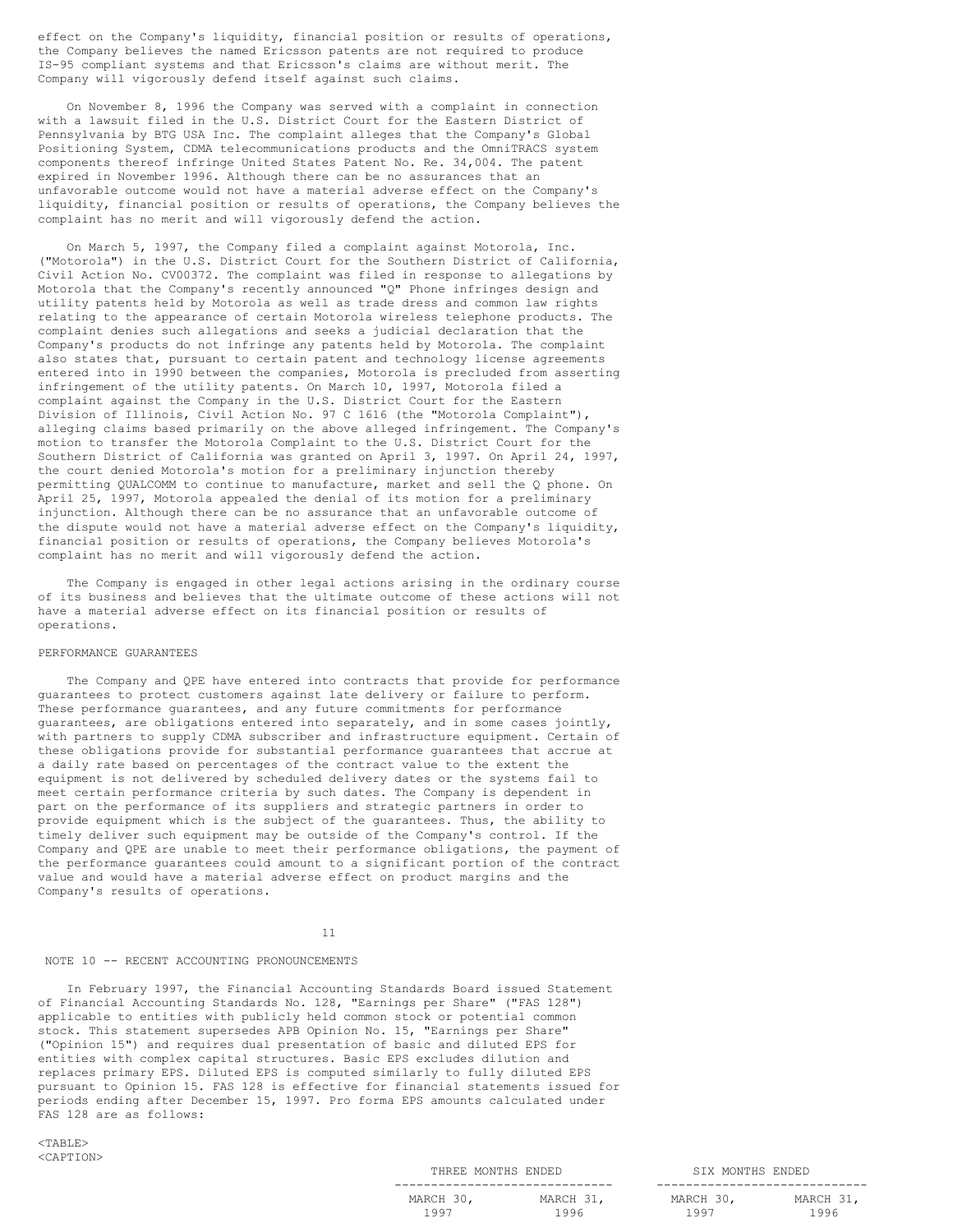|                                      |          | ------------                            |               | ------------                           |        | ------------                           |        | ------------                           |
|--------------------------------------|----------|-----------------------------------------|---------------|----------------------------------------|--------|----------------------------------------|--------|----------------------------------------|
| $<$ S $>$                            | $<\sub>$ |                                         | < <sub></sub> |                                        | $<$ C> |                                        | $<$ C> |                                        |
| NET EARNINGS PER COMMON SHARE        |          |                                         |               |                                        |        |                                        |        |                                        |
| Basic                                | \$       | 0.25<br>-------------                   | \$            | 0.02<br>------------                   | Ŝ      | 0.39<br>------------                   | Ŝ      | 0.18<br>------------                   |
| Diluted                              | ÷<br>১   | ____________<br>0.23                    | ∼<br>5        | ____________<br>0.02                   | Ŝ      | ____________<br>0.36                   | ÷      | ____________<br>0.1                    |
| SHARES USED IN PER SHARE CALCULATION |          | ____________<br>____________            |               | ____________<br>____________           |        | ____________<br>____________           |        | -------------<br>____________          |
| (IN THOUSANDS)<br>Basic              |          | 67,225<br>------------                  |               | 65,262<br>============                 |        | 66,903<br>============                 |        | 65,009<br>____________<br>.            |
| Diluted                              |          | 72,821<br>-------------<br>____________ |               | 70,158<br>------------<br>____________ |        | 71,740<br>------------<br>____________ |        | 69,673<br>------------<br>____________ |
| $\langle$ /TABLE>                    |          |                                         |               |                                        |        |                                        |        |                                        |

12

### ITEM 2. MANAGEMENT'S DISCUSSION AND ANALYSIS OF RESULTS OF OPERATIONS AND FINANCIAL CONDITION

This information should be read in conjunction with the condensed consolidated financial statements and the notes thereto included in Item 1 of this Quarterly Report and the audited consolidated financial statements and notes thereto and Management's Discussion and Analysis of Results of Operations and Financial Condition for the year ended September 29, 1996 contained in the Company's 1996 Annual Report on Form 10-K.

Except for the historical information contained herein, the following discussion contains forward-looking statements that involve risks and uncertainties. The Company's future results could differ materially from those discussed here. Factors that could cause or contribute to such differences include, but are not specifically limited to: the failure to develop products in a timely manner and delays in the commercial implementation of the Company's Code Division Multiple Access ("CDMA") technology; continued growth in the CDMA subscriber population and the scale-up and operations of CDMA systems; adverse developments in current or future litigation; the Company's ability to effectively manage growth and the intense competition in the wireless communications industry; risks associated with vendor financing; timing and receipt of license fees and royalties; the Company's ability to successfully manufacture significant quantities of CDMA or other equipment on a timely basis; failure to satisfy performance obligations; as well as the other risks detailed in this section, in the sections entitled Results of Operations and Liquidity and Capital Resources and in the Form 10-K.

## OVERVIEW

QUALCOMM commenced operations in July 1985, initially providing contract research and development services and limited product manufacturing. In December 1988, the Company began shipping its two-way OmniTRACS mobile terminals and providing messaging services to its OmniTRACS system customers. The Company is also involved in the development and commercialization of its proprietary CDMA technology for digital wireless communication applications, including digital cellular, Personal Communications Services ("PCS") and Wireless Local Loop ("WLL") applications and now is involved in production of its own products for those markets. The Company also provides contract development services, including the design and development of subscriber and ground communications equipment for the Globalstar satellite-based communications system. In addition, the Company develops, markets and manufactures a variety of other communications products, including Eudora, a leading Internet-based electronic mail software application, for personal, commercial and government applications.

The Company's revenues generated from its proprietary CDMA technology are currently derived primarily from subscriber and infrastructure equipment and Application Specific Integrated Circuits ("ASICs") component sales to domestic and international wireless communications equipment suppliers and service providers. In addition, the Company has derived significant revenues and margins from license, royalty and development fees. Although the Company expects to continue to receive CDMA license, royalty and development fees from its existing agreements and may receive similar fees and royalties from new licensees, the amount and timing of these CDMA fees and royalties will depend on the extent to which and when the Company's CDMA technology is commercially implemented. Delays in roll-out or commencement of commercial operation of cellular, PCS or WLL systems could have a material adverse effect on quarterly and annual revenues.

During the first half of fiscal 1997, the Company successfully completed the private placement of \$660 million of 5 3/4% Trust Convertible Preferred Securities ("Convertible Preferred Securities"). The proceeds will be used by the Company for working and fixed capital requirements (including facilities) related to the expansion of it operations, financing of customers of its CDMA infrastructure equipment and investments in joint ventures or other companies and other assets to support growth of its business.

A significant number of CDMA commercial system deployments were implemented or announced since the end of fiscal 1996. During fiscal 1997, both Sprint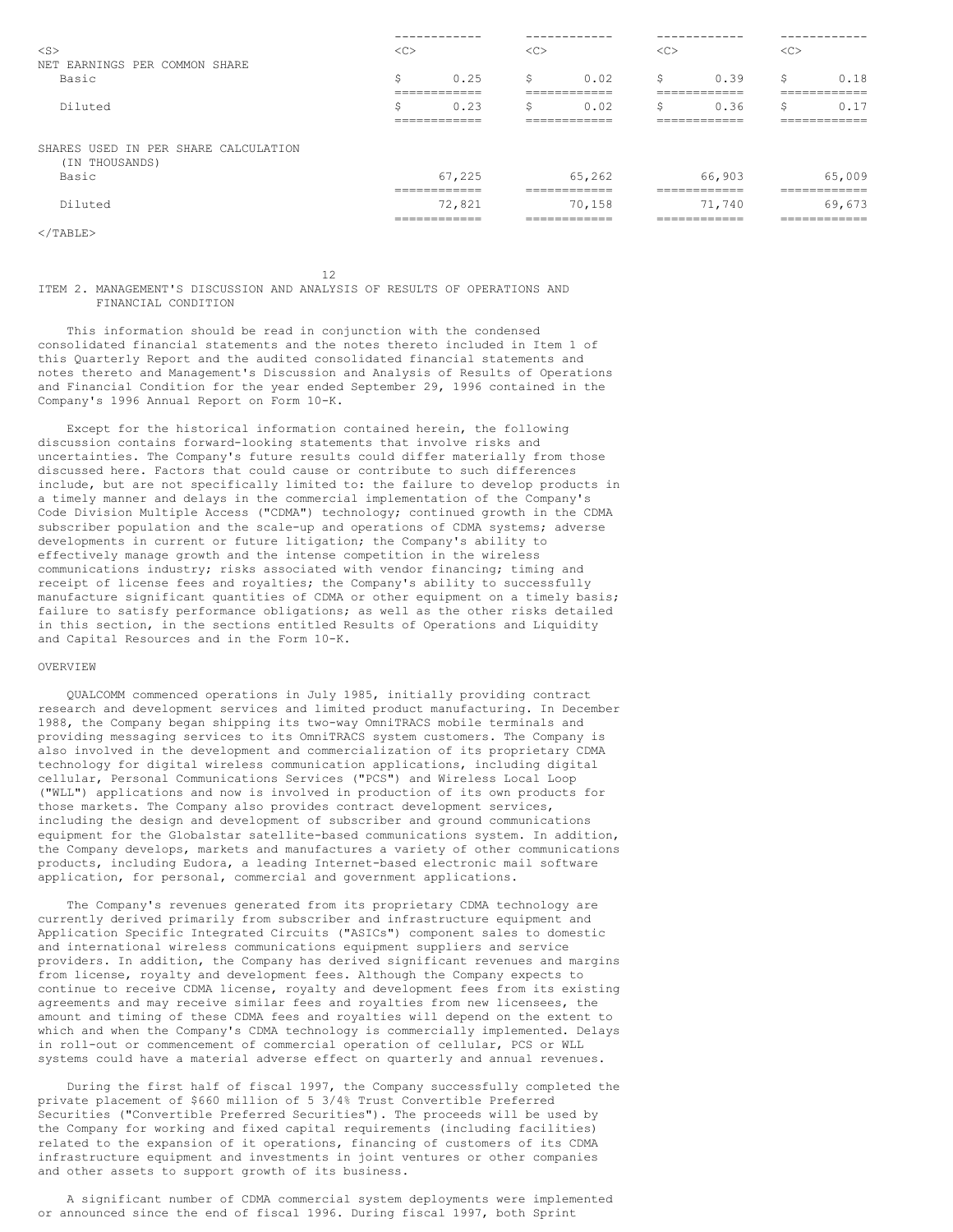Spectrum L.P. ("Sprint PCS") and PrimeCo Personal Communications L.P. ("PrimeCo") announced commercial roll-outs of their PCS networks in selected markets. Subscriber equipment for both roll-outs was provided by QUALCOMM Personal Electronics ("QPE"). Other service providers worldwide have also launched, expanded or announced intentions to launch their PCS, cellular and WLL networks utilizing CDMA proprietary technology.

13

The Company began manufacturing and shipping significant volumes of CDMA subscriber and infrastructure equipment during fiscal 1996. Production capabilities at QPE were significantly expanded and during the second quarter of fiscal 1997, the Company achieved the significant milestone of shipping over one million CDMA portable phones. Infrastructure production began during fiscal 1996 and in the first half of fiscal 1997 significant quantities of base stations were manufactured and shipped to customer sites. In the second quarter of fiscal 1997, commensurate with the commercial launch of PCS networks, revenues were recognized on base stations installed for a major contract. In January 1997, the Company commenced operation of a 177,000 square foot facility in San Diego, California to expand its capacity to manufacture CDMA infrastructure equipment. Any delays in connection with the commercial rollout of CDMA technology by the Company's major customers, or any delays in obtaining orders for the Company's infrastructure equipment from both national and international customers could result in under utilization of the manufacturing facility and have a material adverse effect on the Company's results of operations. If the Company is unable to manufacture CDMA equipment at commercially acceptable costs and on a timely basis, the Company's competitive position and the ability of the Company to achieve a profitable return on its CDMA research and development expenditures could be materially impaired.

Since the end of fiscal 1996, the Company, either directly or through QPE, entered into a number of significant agreements to provide CDMA equipment and services. In December 1996, the Company entered into an agreement with Chase Telecommunications Inc. ("Chase"), a C-Block PCS licensee, to supply approximately \$140 million of PCS infrastructure equipment and services. QUALCOMM has agreed to provide up to \$119 million of financing for equipment purchased under the Chase agreement subject to Chase satisfying certain conditions. International CDMA equipment contracts signed during February 1997 include an agreement with Chilesat Telefonia Personal S.A., a subsidiary of Telex-Chile S.A., to supply approximately \$94 million of PCS infrastructure and subscriber equipment and services, and a multi-year contract with JSC Personal Communications of Moscow, Russian Federation to supply its CDMA digital wireless infrastructure equipment, network planning and installation services. Additionally in February 1997, US WEST Communications signed an agreement with QPE to purchase approximately \$80 million of CDMA handsets in support of its plans to deploy CDMA digital services within its markets. In March 1997, the Company entered into an agreement with Hitachi Ltd. ("Hitachi"), under which QUALCOMM will share its CDMA infrastructure product designs allowing Hitachi to accelerate its time to market with cost-competitive feature-rich CDMA infrastructure products. As part of this agreement, Hitachi will purchase a percentage of its CDMA infrastructure requirements from QUALCOMM.

Cellular, PCS and WLL systems operators are requiring their suppliers to arrange or provide long-term financing for them as a condition to obtaining infrastructure projects. These projects may require the Company to arrange or provide significant amounts of financing either directly, and/or through a guaranty of such financing through third party lenders. The inability to arrange or provide such financing or to successfully compete for infrastructure projects could have a material adverse effect on the Company. Also, in order for the Company to arrange or provide financing for the cellular, PCS and WLL projects, the Company will likely be subjected to significant project, market, political and credit risks.

The Company generates revenues from its domestic OmniTRACS business by manufacturing and selling OmniTRACS terminals and related application software packages and by providing ongoing messaging and maintenance services to domestic OmniTRACS users. Competition has resulted in a reduction of the margins on unit sales and services in fiscal 1996 and through the first half of fiscal 1997. The Company generates revenues from its international OmniTRACS business through license fees, sales of network equipment and terminals and fees from engineering support services. International messaging services are provided by service providers that operate network management centers for a region under licenses granted by the Company.

In March 1994, the Company entered into a four-year development agreement with Globalstar, to design and develop subscriber equipment and ground communications segments of the Globalstar system through 1998. The revenues from this contract are expected to be in excess of \$500 million. Globalstar will require substantial additional capital which will be used, in part, to fund payment for the equipment to be developed by QUALCOMM. During the second quarter of fiscal 1997 Globalstar's funding was strengthened as Globalstar, L.P. announced a plan to raise approximately \$140 million of equity from the exercise of warrants and raised approximately \$500 million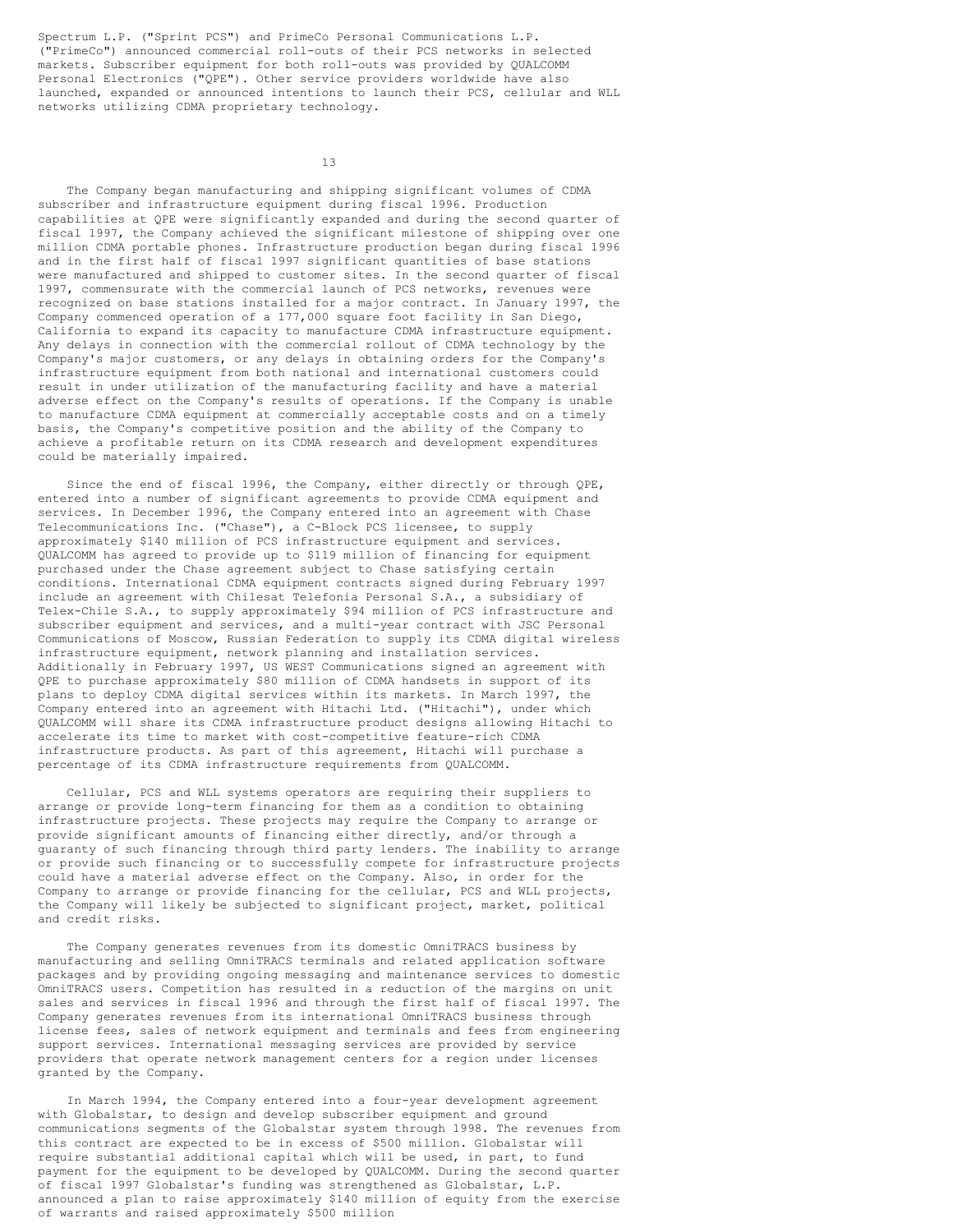from a high yield securities offering. This brings the total capital raised by Globalstar to approximately \$2 billion. There can be no assurance that Globalstar will be successful in raising additional capital or that delays or technical or regulatory developments will not arise which could adversely affect Globalstar's ability to fund payment for development of such equipment from QUALCOMM which could have a material adverse effect on QUALCOMM's business and results of operations. The Company's interest in Globalstar, which is approximately 7%, is owned indirectly through certain limited partnerships. In December 1996, the Company entered into a license with Telital S.r.1. ("Telital"), to design and manufacture dual mode Globalstar CDMA/Global System for Mobile ("GSM") telephones.

14

The Company has experienced, and expects to continue to experience, increased operating expenses as a result of the Company's overall expansion. In the first half of fiscal 1997, operating expenses were significantly higher, although operating expenses as a percentage of revenue declined. The growth was primarily due to increased research and development expenditures, expanded sales and marketing efforts and overall expansion of the business base. Through fiscal 1997, the Company expects to continue its rapid growth and will continue to add to its engineering resources and increase its investments in research and development projects, and expand its sales and marketing efforts as the Company's products are marketed in major areas throughout the world.

On September 23, 1996, Ericsson Inc. and Telefonaktiebolaget LM Ericsson ("Ericsson") filed suit against QUALCOMMin the U.S. District Court for the Eastern District of Texas, Civil Action No. 2-96CV183. On December 17, 1996, Ericsson also filed suit against QPE in the U. S. District Court for the Northern District of Texas, Civil Action No. 3-96CV3373P. Both complaints allege that various elements of the Company's CDMA equipment system and components infringe one or more patents owned by Ericsson. In December 1996, QUALCOMM filed a countersuit in the U.S. District Court for the Southern District of California. The complaint alleges unfair competition by Ericsson based on a pattern of conduct intended to impede the acceptance and commercial deployment of QUALCOMM's CDMA technology. The complaint also charges that Ericsson's patent infringement claims against the Company violate a 1989 agreement between the companies. Finally, the lawsuit seeks a judicial declaration that certain of Ericsson's patents are not infringed by QUALCOMM and are invalid. On April 9, 1997, the suit against Ericsson in the U.S. District Court for the Southern District of California was dismissed so that all of QUALCOMM's claims in that case can be litigated in the action filed by Ericsson in the U.S. District Court for the Eastern District of Texas. Although there can be no assurances that an unfavorable outcome would not have a material adverse effect on the Company's liquidity, financial position or results of operations, the Company believes the named Ericsson patents are not required to produce IS-95 compliant systems and that Ericsson's claims are without merit. The Company will vigorously defend itself against such claims.

On November 8, 1996 the Company was served with a complaint in connection with a lawsuit filed in the U.S. District Court for the Eastern District of Pennsylvania by BTG USA Inc. The complaint alleges that the Company's Global Positioning System, CDMA telecommunications products and the OmniTRACS system components thereof infringe United States Patent No. Re. 34,004. The patent expired in November 1996. Although there can be no assurances that an unfavorable outcome would not have a material adverse effect on the Company's liquidity, financial position or results of operations, the Company believes the complaint has no merit and will vigorously defend the action.

On March 5, 1997, the Company filed a complaint against Motorola, Inc. ("Motorola") in the U.S. District Court for the Southern District of California, Civil Action No. CV00372. The complaint was filed in response to allegations by Motorola that the Company's recently announced "Q" Phone infringes design and utility patents held by Motorola as well as trade dress and common law rights relating to the appearance of certain Motorola wireless telephone products. The complaint denies such allegations and seeks a judicial declaration that the Company's products do not infringe any patents held by Motorola. The complaint also states that, pursuant to certain patent and technology license agreements entered into in 1990 between the companies, Motorola is precluded from asserting infringement of the utility patents. On March 10, 1997, Motorola filed a complaint against the Company in the U.S. District Court for the Eastern Division of Illinois, Civil Action No. 97 C 1616 (the "Motorola Complaint"), alleging claims based primarily on the above alleged infringement. The Company's motion to transfer the Motorola Complaint to the U.S. District Court for the Southern District of California was granted on April 3, 1997. On April 24, 1997, the court denied Motorola's motion for a preliminary injunction thereby permitting QUALCOMM to

15

continue to manufacture, market and sell the Q phone. On April 25, 1997, Motorola appealed the denial of its motion for a preliminary injunction.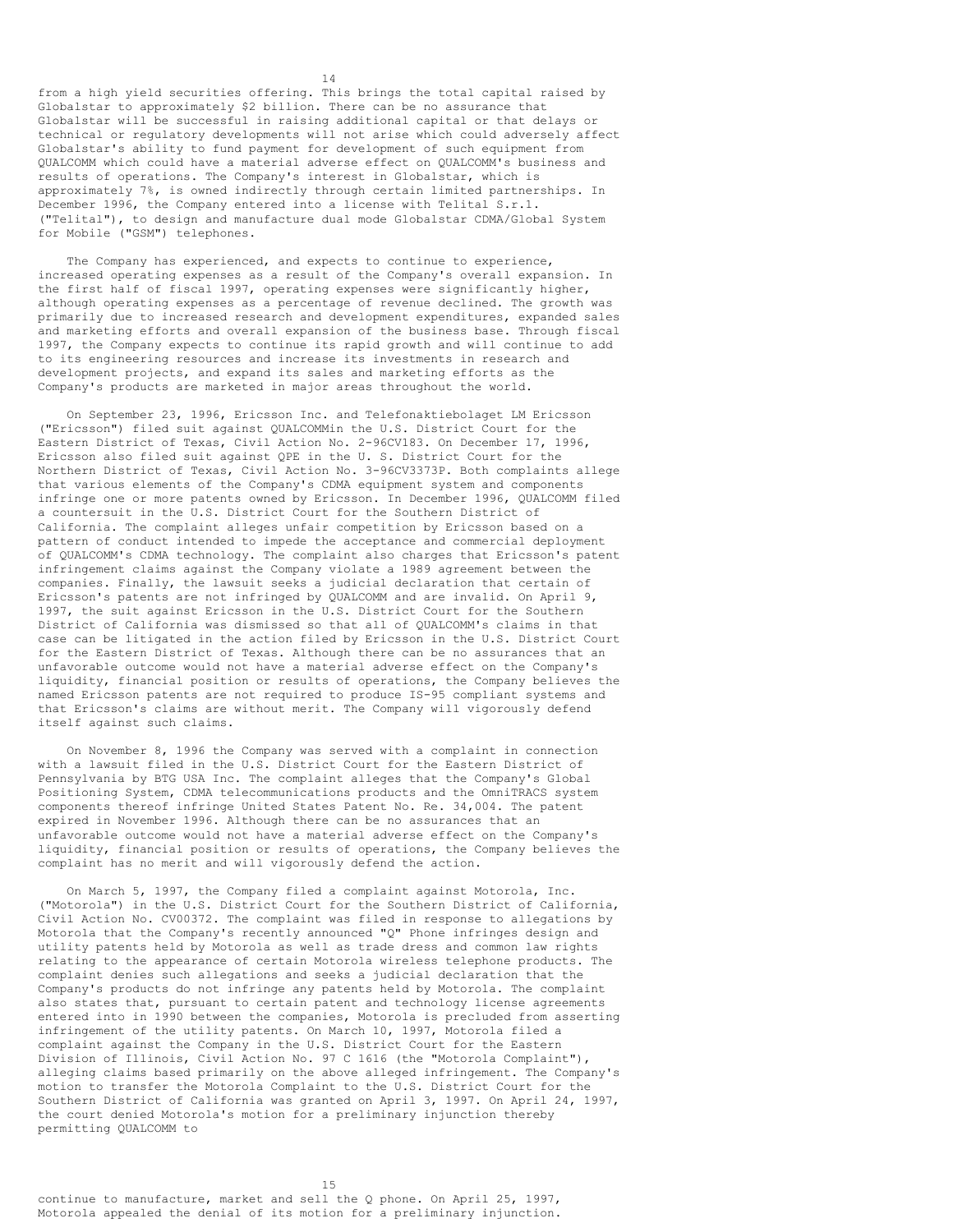Although there can be no assurance that an unfavorable outcome of the dispute would not have a material adverse effect on the Company's liquidity, financial position or results of operations, the Company believes Motorola's complaint has no merit and will vigorously defend the action.

## RESULTS OF OPERATIONS

The following table sets forth certain revenue and expense items as percentages of revenues:

#### $<$ TABLE> <CAPTION>

|                                                                   | Three Months Ended                    |                                                  | Six Months Ended<br>------------------------------- |                               |  |  |  |
|-------------------------------------------------------------------|---------------------------------------|--------------------------------------------------|-----------------------------------------------------|-------------------------------|--|--|--|
|                                                                   | March 30, 1997                        | ------------------------------<br>March 31, 1996 |                                                     | March 30, 1997 March 31, 1996 |  |  |  |
| $<$ S $>$                                                         | --------------<br>$\langle C \rangle$ | --------------<br>$<\infty$                      | --------------<br>$<\infty$                         | ---------<br>$<\infty$        |  |  |  |
| Revenues:                                                         |                                       |                                                  |                                                     |                               |  |  |  |
| Communications systems                                            | 87%                                   | 70%                                              | 85%                                                 | 65%                           |  |  |  |
| Contract services                                                 | 8                                     | 19                                               | 9                                                   | 20                            |  |  |  |
| License, royalty and development fees                             | .5<br>$- - - -$                       | 11<br>$- - - - -$                                | 6                                                   | 1.5<br>$- - - - -$            |  |  |  |
| Total revenues                                                    | 100%                                  | 100%                                             | $- - - - -$<br>100%                                 | 100%                          |  |  |  |
|                                                                   | $- - - -$                             | $- - - - -$                                      | $- - - - -$                                         | $---$                         |  |  |  |
| Operating expenses:                                               |                                       |                                                  |                                                     |                               |  |  |  |
| Communications systems                                            | 71%                                   | 53%                                              | 69%                                                 | 48%                           |  |  |  |
| Contract services                                                 | 6                                     | 12                                               | 7                                                   | 14                            |  |  |  |
| Research and development                                          | 9                                     | 24                                               | 10                                                  | 23                            |  |  |  |
| Selling and marketing                                             | 5                                     | 11                                               | 6                                                   | 11                            |  |  |  |
| General and administrative                                        | $\overline{4}$                        | 6                                                | $\overline{4}$                                      | 6                             |  |  |  |
| Other                                                             | $\overline{c}$<br>$- - - -$           |                                                  | $\mathbf{1}$<br>$---$                               |                               |  |  |  |
| Total operating expenses                                          | 97%                                   | 106%                                             | 97%                                                 | 102%                          |  |  |  |
|                                                                   | ----                                  | $- - - - -$                                      | $- - - -$                                           | $- - - -$                     |  |  |  |
| Operating income (loss)                                           | 3                                     | (6)                                              | 3                                                   | (2)                           |  |  |  |
| Interest income, net                                              | $\star$                               | 4                                                | $\mathbf{1}$                                        | 5                             |  |  |  |
| Unrealized gain on trading                                        |                                       |                                                  |                                                     |                               |  |  |  |
| securities                                                        | $\mathbf{2}$                          |                                                  | $\mathbf{1}$                                        |                               |  |  |  |
| Distributions on convertible preferred                            |                                       |                                                  |                                                     |                               |  |  |  |
| securities of subsidiary                                          | (1)                                   |                                                  | $\star$                                             |                               |  |  |  |
| Minority interest                                                 | $\star$<br>$---$                      | $\overline{2}$<br>$- - - -$                      | (1)<br>$- - - - -$                                  | $\overline{c}$                |  |  |  |
| Income before income taxes                                        | 4                                     | $\star$                                          | 4                                                   | 5                             |  |  |  |
| Income tax (expense) benefit                                      | (1)<br>$- - - -$                      | -1.<br>$- - - -$                                 | (1)<br>$---$                                        | (1)<br>----                   |  |  |  |
| Net income                                                        | 3 <sup>°</sup>                        | 1%                                               | 3%                                                  | 4%                            |  |  |  |
|                                                                   | $=$ $=$ $=$                           | $=$ $=$ $=$ $=$                                  | $=$ $=$ $=$ $=$                                     | $=$ $=$ $=$                   |  |  |  |
| Communications systems costs as a<br>percentage of communications |                                       |                                                  |                                                     |                               |  |  |  |
| systems revenues                                                  | 82%                                   | 76%                                              | 81%                                                 | 73%                           |  |  |  |
| Contract services costs as a percentage                           |                                       |                                                  |                                                     |                               |  |  |  |
| of contract services revenues<br>$<$ /TABLE>                      | 74%                                   | 67%                                              | 73%                                                 | 68%                           |  |  |  |

### \* Less than 1%

Total revenues for the second quarter of fiscal 1997 were \$586 million, an increase of \$437 million or 292% compared to total revenues of \$149 million for the second quarter of fiscal 1996. Total revenues for the first six months of fiscal 1997 were \$975 million, an increase of \$679 million over total revenues of \$296 million for the first six months of fiscal 1996. Revenue growth for the second quarter and first six months of fiscal 1997 was due to significant growth in communications systems which was primarily driven by increased revenues from CDMA subscriber and infrastructure equipment and ASICs products, as well as increased contract services revenues from the Company's development agreement with Globalstar.

16

Communications systems revenues which consisted primarily of revenues from the sale of the Company's OmniTRACS system, both products and services, sales of CDMA subscriber and infrastructure equipment and ASICs sales to CDMA licensees and service providers were \$508 million, an increase of \$404 million or 388% over the second quarter in fiscal 1996. For the first six months of fiscal 1997, communications systems revenues were \$832 million, a 332% increase compared to revenues of \$193 million for the same period in fiscal 1996. Significant growth in revenues for the quarter and the first six months was primarily attributable to increased shipments of CDMA subscriber equipment and ASIC's products In addition, in the second quarter of fiscal 1997, commensurate with the commercial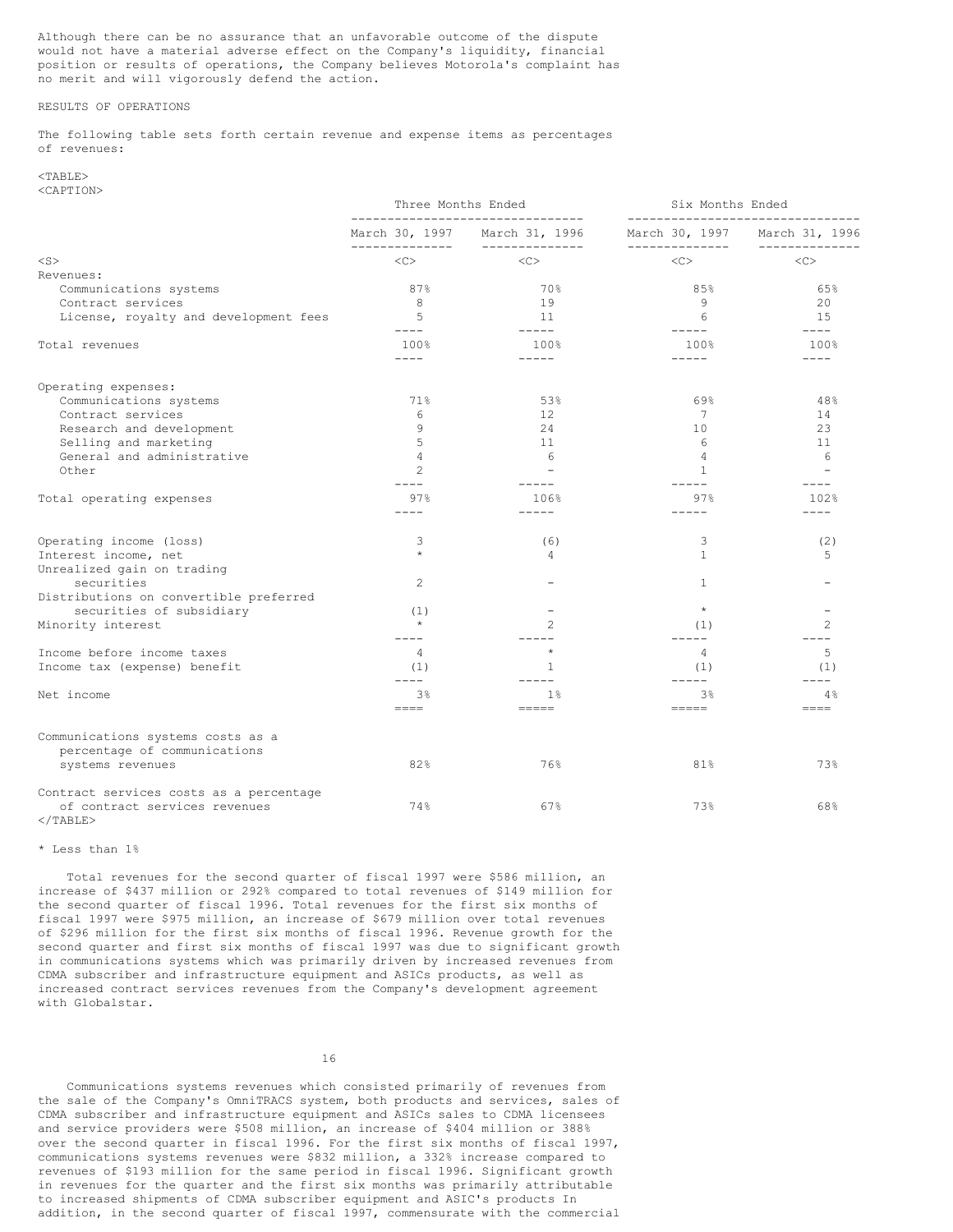launch of PCS networks, revenues were recognized on a major contract for infrastructure equipment installed as of March 30, 1997. CDMA product revenues are expected to represent an increasing share of communications systems revenues as higher volumes of commercial products are shipped. For the first half of fiscal 1997, OmniTRACS revenue growth was attributable to increased domestic unit sales and higher domestic messaging revenues but was partially offset by a decline in international unit sales.

Contract services revenues totaled \$49 million in the second quarter of fiscal 1997 or 8% of total revenues, compared to \$28 million or 19% of total revenues for the second quarter of fiscal 1996. Contract services revenues for the first six months of fiscal 1997 increased to \$88 million from \$60 million for the same period in fiscal 1996, an increase of 46%. The increase of \$21 million for the quarter and \$28 million for the first six months resulted primarily from the development agreement with Globalstar which has continued to ramp up since its inception in fiscal 1994.

License, royalty and development fees for the second quarter of fiscal 1997 increased to \$29 million from \$17 million for the second quarter of the prior fiscal year. License, royalty and development fees for the first six months of fiscal 1997 were \$54 million, compared to \$43 million for the same period in fiscal 1996. In the second quarter of fiscal 1997, new CDMA license fees were generated from a handset license agreement with Kokusai Electric Co., Ltd. and a design license agreement with Hitachi, which is in addition to the CDMA license agreement to manufacture CDMA infrastructure equipment that was signed by Hitachi in the first quarter of fiscal 1997. The Company also recorded revenues from royalties associated with the sale of CDMA equipment by licensees. Revenues generated from CDMA royalties increased approximately 90% during the second fiscal quarter of 1997 compared to the second quarter of the prior fiscal year, and more than doubled for the first six months of fiscal 1997 compared to the same period in fiscal 1996. The Company expects to continue to experience fluctuations in quarterly and yearly operating results in fiscal 1997 and beyond due to the variability in the amount and timing of receipt of CDMA license, royalty and development fees.

Costs of communications systems, which consisted primarily of costs of sales of CDMA subscriber and infrastructure equipment, ASICs components and OmniTRACS products and services were \$419 million or 82% of communications systems revenues for the second quarter of fiscal 1997, compared to \$79 million or 76% of communications systems revenues for the same period in the prior fiscal year. For the first six months of fiscal 1997, communications systems costs were \$678 million or 81% of communications systems revenues, compared to \$142 million or 73% of communications systems revenues for the same period in fiscal 1996. The increase in communications systems costs as a percentage of communications systems revenues reflects the significant increase in sales volumes of CDMA products, which realized a lower gross margin than OmniTRACS revenues, and the related costs associated with the rapid expansion of production capacity for CDMA equipment.

Contract services costs were \$36 million or 74% of contract services revenues for the second quarter of fiscal 1997, compared to \$19 million or 67% of contract services revenues for the second quarter of fiscal 1996. Contract services costs for the first six months of fiscal 1997 were \$64 million or 73% of contract services revenues, compared to \$41 million or 68% of contract services revenues for fiscal 1996. The dollar increase in contract services costs was primarily related to the Globalstar development contract.

Research and development expenses were \$53 million or 9% of revenues for the second quarter of fiscal 1997, compared to \$35 million or 24% of revenues for the second quarter of fiscal 1996. For the first six months of fiscal 1997, research and development costs were \$99 million or 10% of revenues, compared to \$68 million or 23% of revenues for the first six months of fiscal 1996. The Company continues to add to its engineering resources and the dollar increase was primarily attributed to increased efforts towards the development of commercial CDMA

17

infrastructure and subscriber equipment in 1997. Purchases of material and equipment for research and development will vary from quarter to quarter but overall research and development expenditures are expected to increase in future quarters.

Selling and marketing expenses were \$31 million or 5% of total revenues for the second quarter fiscal 1997, compared to \$17 million or 11% of total revenues for the same quarter last year. For the first six months of fiscal 1997, selling and marketing expenses were \$58 million or 6% of revenues, compared to \$32 million or 11% of revenues for the same period in fiscal 1996. The dollar increase in selling and marketing expenses for the quarter and the first six months was due primarily to significant growth in personnel and marketing expenses related to CDMA marketing activity both domestically and internationally. Other factors contributing to marketing expense growth included trade shows, commissions, advertising and the establishment of foreign sales offices.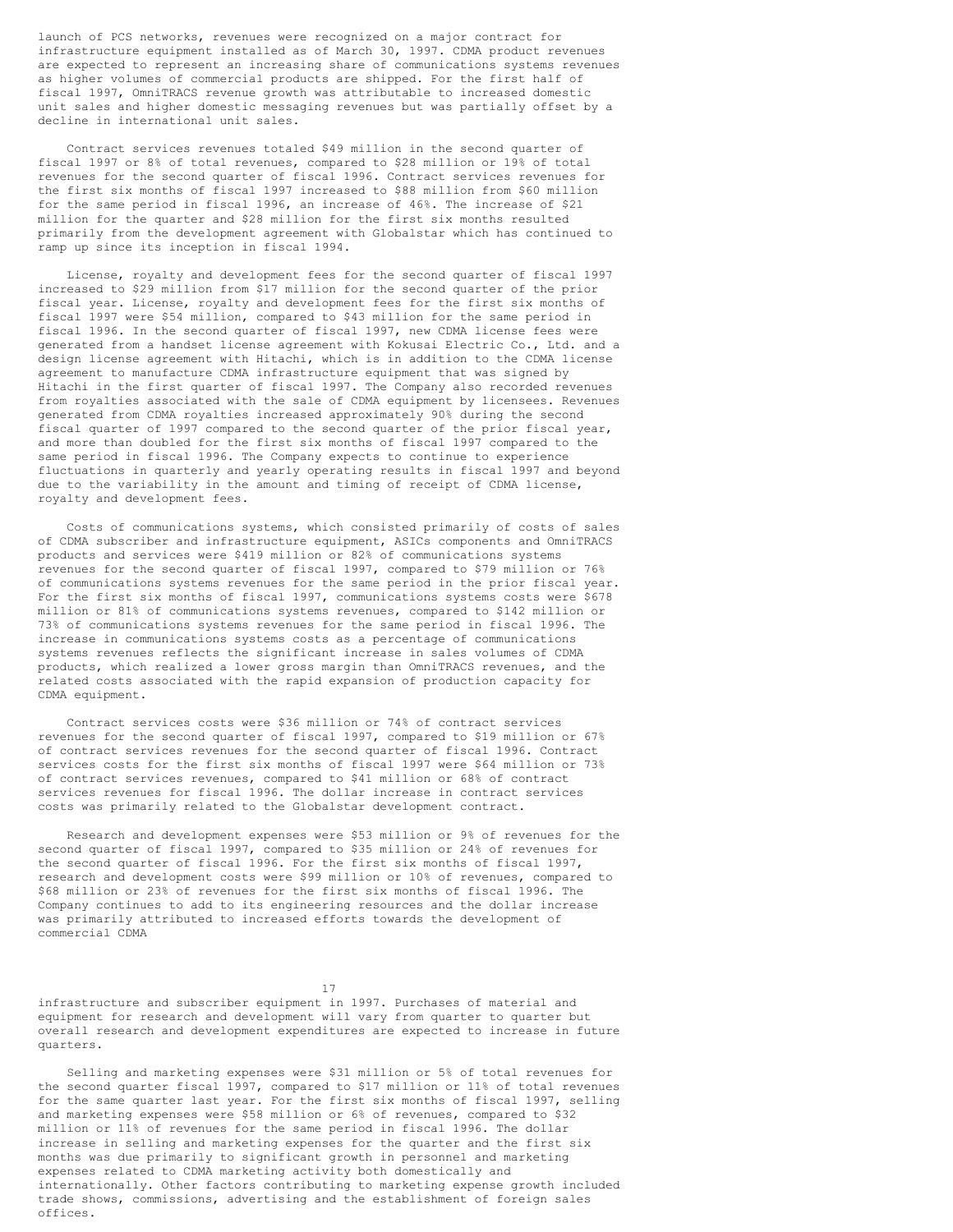General and administrative expenses were \$22 million or 4% of total revenues for the second quarter of fiscal 1997, compared to \$8 million or 6% of total revenues for the second quarter of fiscal 1996. General and administrative expenses for the first six months of fiscal 1997 were \$38 million or 4% of revenues, compared to \$20 million or 6% of revenues for the same period in fiscal 1996. The dollar increase for the quarter and the first half of the fiscal year was driven primarily by additional personnel and associated overhead costs necessary to support the overall growth in the Company's operations as well as increased legal fees associated with patent infringement litigation. Although the Company is experiencing rapid growth, it continues to emphasize control of operating expenses and reduction of expenses as a percentage of revenue.

Other operating expense of \$9 million for the second quarter and the first six months of fiscal 1997 represents a non cash pretax charge relating to the impairment of certain long-lived assets.

The unrealized gain on trading securities of approximately \$10 million for the second fiscal quarter, and first six months of fiscal 1997, relates to the market value adjustment in the value of equity trading securities. The Company will record in future periods any net unrealized gain or loss resulting from market fluctuations until the sale of the securities.

Interest income was \$7 million during the second quarter of fiscal 1997 and fiscal 1996. For the first six months of fiscal 1997, interest income was \$11 million compared to \$15 million for the same period in fiscal 1996. The decrease for the first six months in fiscal 1997 reflects the use of cash to support the Company's substantial growth over the past year which resulted in increased investments in working capital, fixed assets and other investments. During the second quarter of fiscal 1997, the Company received \$660 million in proceeds from the private placement of Trust Convertible Preferred Securities.

Interest expense increased to \$3 million in the second quarter of fiscal 1997, compared to \$1 million in the second quarter of fiscal 1996. For the first six months of fiscal 1997, interest expense was \$5 million compared to \$1 million for the same period in fiscal 1996. This increase in the second quarter and first six months of fiscal 1997 is the result of increased bank borrowings to support the working capital needs of QPE.

Distributions accrued on Convertible Preferred Securities of \$4 million for the second quarter of fiscal 1997, and first six months of fiscal 1997 relate to the private placement of \$660 million of 5 3/4% Trust Convertible Preferred Securities by QUALCOMM in March 1997. The securities are convertible into common stock of QUALCOMM at a conversion price of \$72.6563 per share of common stock.

The minority interest reflects SONY's 49% share in the profit or loss of QPE, a joint venture consolidated in the Company's financial statements.

Income tax expense of \$6 million during the second quarter of fiscal 1997 represents an increase of \$7 million compared to the second quarter of fiscal 1996. Income tax expense was \$9 million for the first six months of fiscal 1997 compared to \$3 million for fiscal 1996. The increase was primarily due to higher pretax earnings for the first six months of fiscal 1997. In future periods, the Company will recognize its remaining deferred tax assets or

18

portions thereof if they meet the "more likely than not" criteria of realization established by Statement of Financial Accounting Standard No. 109, Accounting for Income Taxes.

### LIQUIDITY AND CAPITAL RESOURCES

The Company anticipates that the cash and cash equivalents and investment balances of \$878 million at March 30, 1997, including interest earned thereon, will be used to fund working and fixed capital requirements, including facilities, related to the expansion of its operations, financing for customers of its CDMA infrastructure equipment and investment in joint ventures or other companies and other assets to support the growth of its business.

In the first half of fiscal 1997, \$133 million in cash was used by operations, compared to \$76 million used by operations in the first half of fiscal 1996. The increase in cash used by operations was primarily due to significant increases in net working capital requirements including receivables and inventories. The dollar growth in receivables and inventories was primarily attributable to the significant increase in CDMA equipment revenues.

Investments in capital expenditures, intangible assets and other entities totaled \$99 million in the first half of fiscal 1997, compared to \$106 million in the same period of fiscal 1996. Significant components in the first half of fiscal 1997 consisted of the purchase of \$50 million of capital assets and the investment of \$7 million in entities in which the Company holds less than a 50% interest. Also, during the second quarter of fiscal 1997, the Company agreed to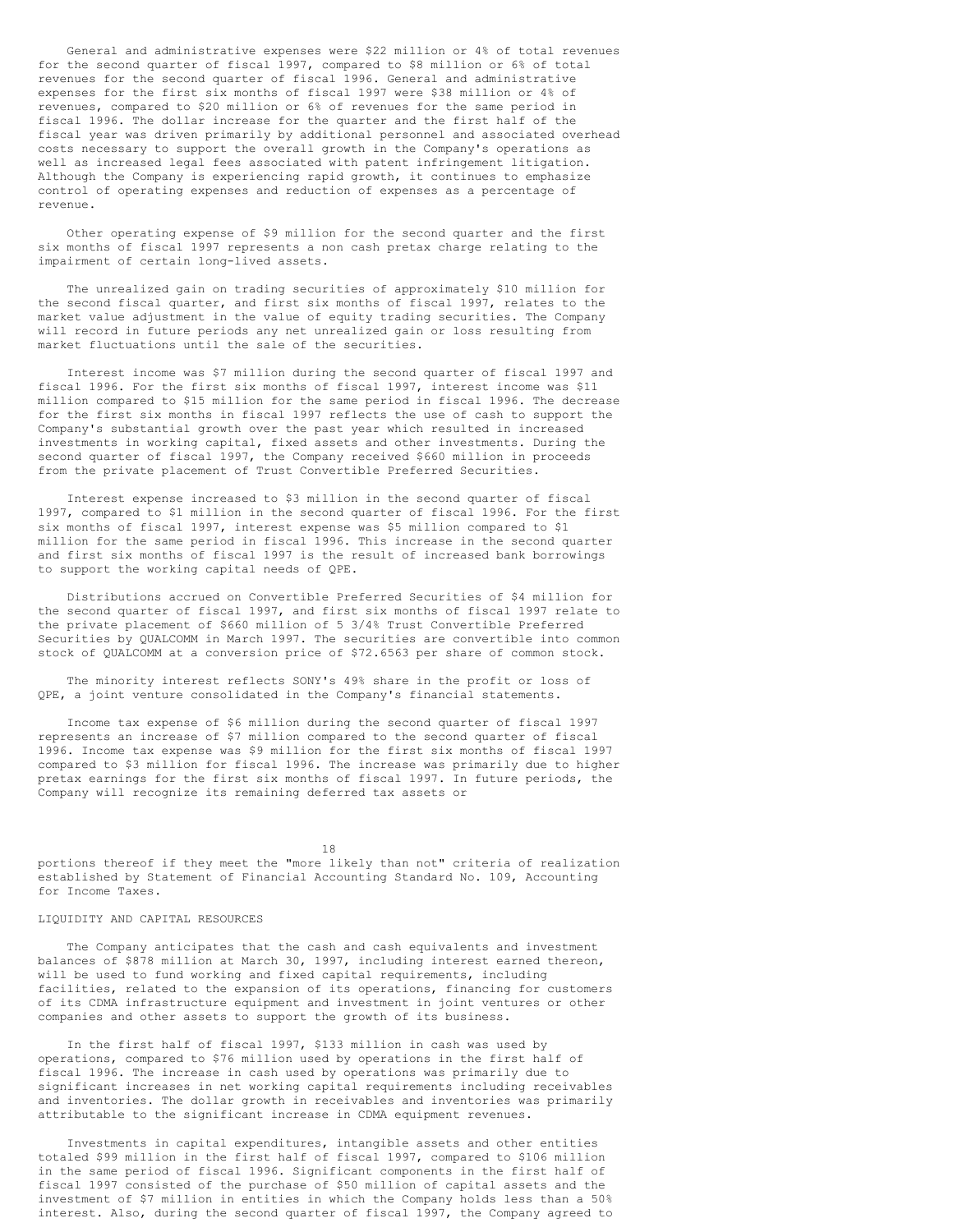purchase \$42 million of voting preferred shares representing a 50% ownership interest in a corporate joint venture, Chilesat PCS. As of March 30, 1997 the \$42 million purchase price has been placed in an escrow account pending the grant of a license to operate wireless services in Chile by the Subsecretaria de Telecommunicaciones de Chile to Chilesat PCS. In the first half of fiscal 1996, the Company purchased \$96 million of capital assets including the purchase of a manufacturing and research facility for approximately \$32 million, construction of a new engineering facility and increased building improvements relating primarily to the new manufacturing and research facility. The Company expects to continue making significant investments in capital assets, including new facilities and building improvements throughout fiscal 1997.

In the first half of fiscal 1997, the Company's financing activities provided net cash of \$736 million compared to \$9 million in the first half of fiscal 1996. The first half of fiscal 1997 included \$660 million in proceeds from the issuance of the Convertible Preferred Securities and \$18 million from the issuance of common stock under the Company's stock option and employee stock purchase plan. Additionally, QPE drew down \$59 million of the credit facility to fund working capital requirements necessary to support the significant expansion in production of subscriber equipment. The first half of fiscal 1996 included proceeds from the sale and leaseback of manufacturing equipment to QPE, and additional contributions received from SONY related to the QPE joint venture, and the issuance of common stock under the Company's stock option and employee stock purchase plan, which were partially offset by the retirement of the \$20 million note on the Company's corporate headquarters.

The design, development, manufacture and marketing of digital wireless communication products and services are highly capital intensive. In addition, cellular, PCS and WLL systems operators increasingly have required their suppliers to arrange or provide long-term financing for them as a condition to obtaining or bidding on infrastructure products. To the extent that such cash resources are insufficient to fund the Company's activities, the Company may be required to raise additional funds which may be derived through additional debt, equity financing, or other sources. If additional capital is raised through the sale of additional equity or convertible debt securities, dilution to the Company's stockholders could occur. The Company continues to evaluate financing alternatives, including unsecured bank facilities, extension of the current QPE secured revolving credit facilities, or other sources of debt or equity financing. There can be no assurances such additional financing will be available or, if available, that it will be on acceptable terms.

The actual amount and timing of working capital and capital equipment expenditures that the Company may incur in future periods may vary significantly. This will depend upon numerous factors, including the extent and timing of the commercial deployment of the Company's CDMA technology in the U.S. and worldwide, investments in joint ventures or other forms of strategic alliances, the requirement to provide CDMA vendor financing and the growth in personnel and related facility expansion and the increase in manufacturing capacity. In addition, expenses

19

related to any patent infringement, or other litigation, may require additional cash resources and may have an adverse impact on the Company's results of operations.

Cellular, PCS and WLL network operators increasingly have required their suppliers to arrange or provide long-term financing for them as a condition to obtaining or bidding on infrastructure projects. In order to arrange or provide for such financing, the Company will likely be subjected to significant project, market, political and credit risks. The Company may be required to provide such financing directly, and/or guaranty such financing through third party lenders. The amount of such financing could become significant and, if not repaid by the carrier, could have a material adverse effect on the Company's operating results and liquidity. Such amounts financed may include "soft costs" (such as software, cell site leases and permits), and thus the amount financed may exceed 100% of infrastructure equipment costs. The Company has vendor financing obligations with Sprint PCS (through Nortel), Chase and directly with other service providers. The Company has limited experience evaluating the credit worthiness or commercial viability of potential purchasers of CDMA equipment, and there can be no assurances that such customers will not default on any financing arranged or provided by the Company for the purchase of its CDMA equipment. In addition, the Company may be required to provide vendor financing for a portion of the Globalstar system prior to its full scale implementation.

The Company's ability to arrange or provide and be competitive with such financing will depend on a number of factors, including the Company's capital structure, level of available credit and ability to provide financing in conjunction with third-party lenders. There can be no assurance that the Company will be able to arrange or provide such financing on terms and conditions, and in amounts, that will be satisfactory to such network operators. The Company may be required to hold any loans, or remain obligated under guarantees, until maturity, which could have a material adverse effect on the Company's credit rating. A number of the Company's competitors have substantially greater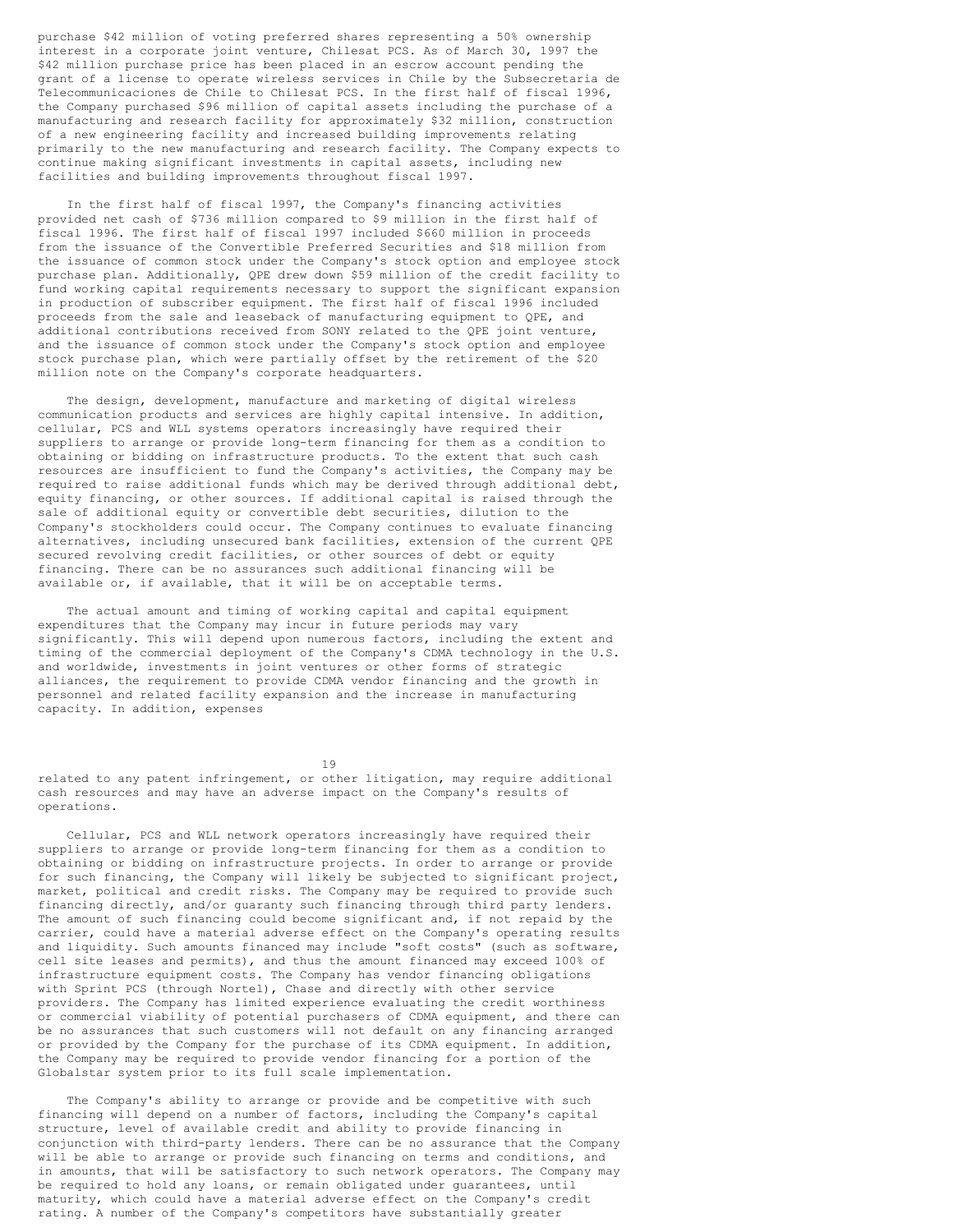resources than the Company, which may enable them to offer more favorable financing terms and successfully compete against the Company for infrastructure projects. The inability to arrange or provide such financing or to successfully compete for infrastructure projects could have a material adverse effect on the Company and its business prospects.

The Company and QPE have entered into contracts that provide for performance guarantees to protect customers against late delivery or failure to perform. These performance guarantees, and any future commitments for performance guarantees, are obligations entered into separately, and in some cases jointly, with partners to supply CDMA subscriber and infrastructure equipment. Certain of these obligations provide for substantial performance guarantees that accrue at a daily rate based on percentages of the contract value to the extent the equipment is not delivered by scheduled delivery dates or the systems fail to meet certain performance criteria by such dates. The Company is dependent in part on the performance of its suppliers and strategic partners in order to provide equipment which is the subject of the guarantees. Thus, the ability to timely deliver such equipment may be outside of the Company's control. If the Company and QPE are unable to meet their performance obligations, the payment of the performance guarantees could amount to a significant portion of the contract value and would have a material adverse effect on product margins and the Company's results of operations.

To complete system build-outs and implement their business plans, PCS and WLL service providers will require substantial amounts of capital. The failure of the Company's customers to design, construct and launch their systems would have a material adverse effect on the Company's financial results. The Company expects that a number of its potential infrastructure and subscriber equipment customers will be C, D, E and F-Block licensees. These licensees are subject to a number of risks in addition to those facing other wireless service providers. Many of these licensees have limited financial resources, are highly leveraged and will require large amounts of capital to complete the build-out of their systems. There can be no assurance that these licensees will be able to raise such capital. During March 1997, the C-Block licensee holding the second largest number of PCS licenses filed for protection under Chapter 11 of the U.S. Bankruptcy Code. There can be no assurance that other C, D, E and F-Block licensees will not file for similar protection. In addition, the Company may be under increased pressure to provide financing to existing C, D, E and F-Block licensees. Many PCS and cellular service providers will have substantially greater resources than these licensees, in particular the C and F-Block licensees who were required to qualify as "small business" in order to bid in the C and F-Block auctions. Further, there can be no assurance that future FCC auctions of wireless spectrum will not reduce the competitiveness or attractiveness of these licensees and

 $20$ 

their systems, or that such licenses will not be sold at prices substantially less than those recorded in the prior FCC auctions. In addition, the C, D, E and F-Block auctions were concluded over one year following the conclusion of the A-Block and B-Block auctions, which have provided the A-Block and B-Block licensees with a significant time-to-market competitive advantage over such licensees.

A recent ruling of the U.S. Court of Appeals for the District of Columbia required the FCC to review a two year old decision by the FCC which denied QUALCOMM a "Pioneer's Preference" PCS license for the provision of wireless voice and data services. The Company is currently in discussions with the FCC regarding the impact of this ruling, which may allow the Company to purchase one or more PCS licenses at a favorable rate. In the event QUALCOMM is awarded one or more licenses, the Company may decide to commit funds for the purchase of such licenses and for the construction of related wireless networks.

In December 1996, the Company and Chase entered into an agreement pursuant to which QUALCOMM will supply approximately \$140 million of PCS infrastructure equipment and services based on QUALCOMM's CDMA technology to Chase. QUALCOMM has agreed to provide up to \$119 million of financing for equipment purchased under the Chase agreement. In connection with the Chase agreement, the Company purchased \$4 million of Chase Class B Common Stock. The Company may be obligated to purchase up to an additional \$25 million of Chase Class B Common Stock under certain circumstances.

In fiscal 1996 the Company provided \$30 million in financing to NextWave Telecom, Inc. ("NextWave") in connection with its plans to bid on PCS licenses in the recently completed C-Block auctions conducted by the FCC. The financing originally consisted of \$5 million of equity and \$25 million in a convertible loan. In connection with this investment, subject to the satisfaction of certain conditions, NextWave has committed to purchase approximately 50% of its C-Block PCS infrastructure equipment requirements from the Company. In March 1996, the Company increased its equity investment to \$20 million by converting \$15 million of the convertible loan balance to equity. Of the remaining \$10 million loan, \$9.6 million was repaid in the third quarter of fiscal 1996 and \$0.4 million was converted into a three-year note with an equity conversion option. The Company currently holds less than 5% of NextWave's outstanding shares and is accounting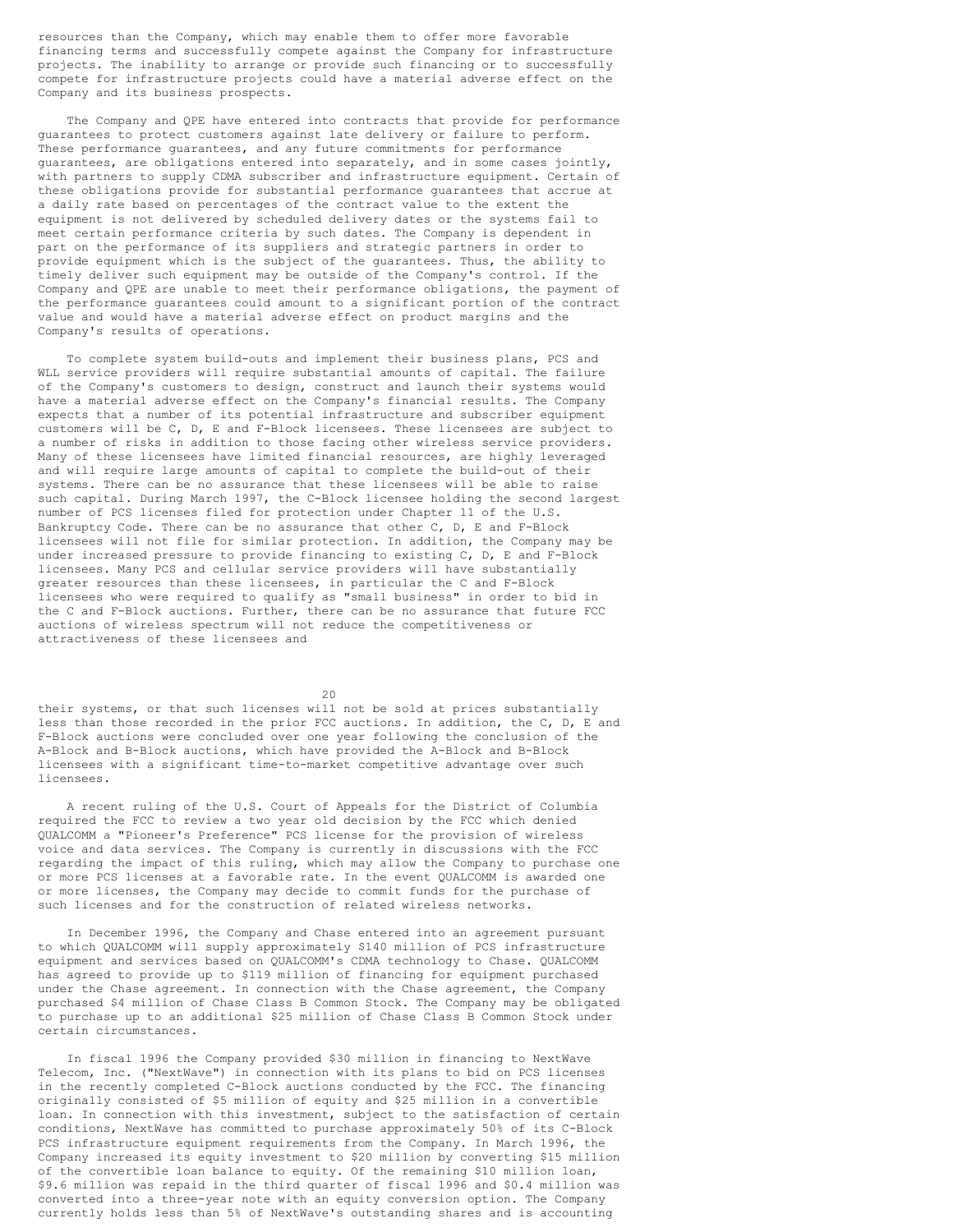for its investment under the cost method.

QUALCOMM has announced its intent to enter into an agreement with the City of San Diego whereby a one time payment of approximately \$18 million will be made to the city in exchange for certain naming rights to San Diego Jack Murphy Stadium. The payment is anticipated to occur during the third quarter of fiscal 1997, at which time the stadium will be renamed QUALCOMM Stadium with certain rights obtained for signage in and around the facility for a twenty year period.

PART II OTHER INFORMATION

Item 1. Legal Proceedings

See Note 9 of Notes to Condensed Consolidated Financial Statements.

Item 2. Changes in Securities

Not applicable.

Item 3. Defaults Upon Senior Securities

Not applicable.

Item 4. Submission of Matters to a Vote of Security Holders

The Company's Annual Meeting of Stockholders (the "Annual Meeting") was held on February 11, 1997. At the Annual Meeting, the stockholders of the Company (i) elected a director to hold office until the 1999 Annual Meeting of Stockholders and four directors to hold office until the 2000 Annual Meeting of Stockholders or until his successor is elected, as listed below; (ii) approved the Company's 1991 Stock Option Plan, as amended; and (iii) ratified the selection of Price Waterhouse LLP as the Company's independent accountants for the fiscal year ending September 28, 1997.

21

The Company had 66,613,744 shares of Common Stock outstanding as of December 20, 1996, the record date for the Annual Meeting. At the Annual Meeting, holders of a total of 60,210,863 shares of Common Stock were present in person or represented by proxy. The following sets forth information regarding the results of the voting at the Annual Meeting:

Proposal 1: Election of Directors

 $<$ TABLE> <CAPTION>

|              |                     | Shares Voting | Shares        |
|--------------|---------------------|---------------|---------------|
|              | Director            | In Favor      | Withheld      |
|              |                     |               |               |
| $\langle$ S> |                     | < <sub></sub> | < <sub></sub> |
|              | Robert E. Kahn      | 59,974,961    | 235,902       |
|              | Harvey P. White     | 59,978,905    | 231,958       |
|              | Richard C. Atkinson | 59,977,179    | 233,684       |
|              | Peter M. Sacerdote  | 59,977,190    | 233,673       |
|              | Marc I. Stern       | 59, 977, 115  | 233,748       |

 $\langle$ /TABLE>

Directors whose term of office continued after the annual meeting are: Irwin Mark Jacobs, Andrew J. Viterbi, Adelia A. Coffman, Neil Kadisha, Jerome S. Katzin, Duane A. Nelles, Frank Savage and Brent Scowcroft.

Proposal 2: Approval of the 1991 Stock Option Plan as Amended

 $<$ TABLE>

| $<$ S> |                   | < <sub></sub> |
|--------|-------------------|---------------|
|        | Votes in favor:   | 24,597,612    |
|        | Votes against:    | 11,967,330    |
|        | Abstentions:      | 786.688       |
|        | Broker non-votes: | 22,859,233    |
|        |                   |               |

</TABLE>

Proposal 3: Ratification of Selection of Independent Accountants

| <table></table> |                 |                     |
|-----------------|-----------------|---------------------|
| $<$ S $>$       |                 | $\langle C \rangle$ |
|                 | Votes in favor: | 60,060,943          |
|                 | Votes against:  | 65.774              |
|                 | Abstentions:    | 84.146              |
| $<$ /TABLE>     |                 |                     |

Item 5. Other Information

Not applicable.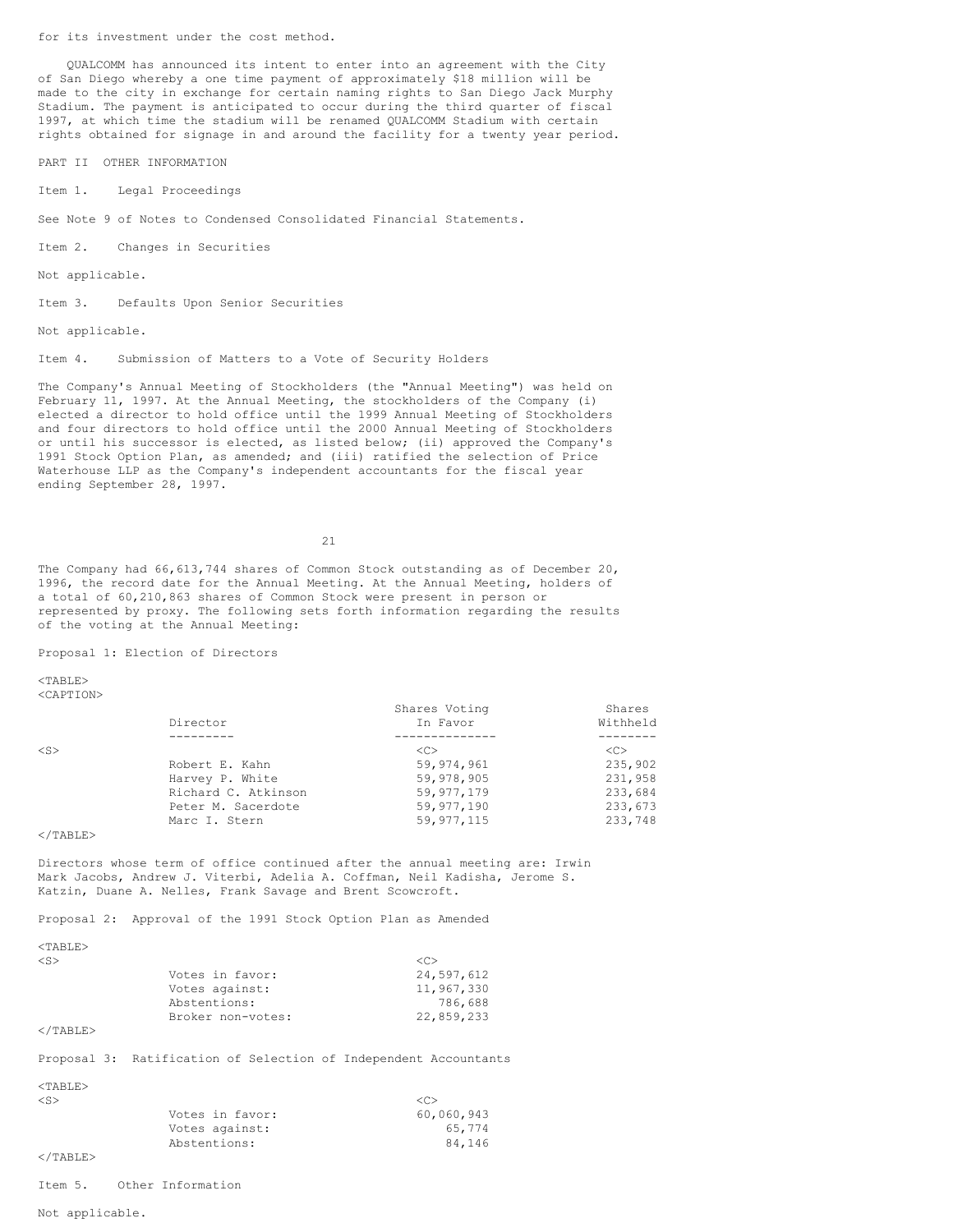Item 6. Exhibits and Reports on Form 8-K

(a) Exhibit

11.1-Computation of Earnings Per Share

- (b) Reports on Form 8K During the three-month period ending March 30, 1997, the following reports were filed on Form 8-K under Item 5, Other Events:
	- 1. The report dated and filed March 7, 1997 announcing Registrant's complaint filed against Motorola, Inc. In the U.S. District Court for the Southern District of California, in response to allegations by Motorola that the Registrant's recently announced "Q" Phone infringes a design patent and certain utility patents held by Motorola as well as trade dress and common law rights relating to the appearance of certain Motorola wireless telephone products.
	- 2. The report dated and filed February 25, 1997 announcing Registrant's offering of Trust Convertible Preferred Securities of QUALCOMM Financial Trust I.

22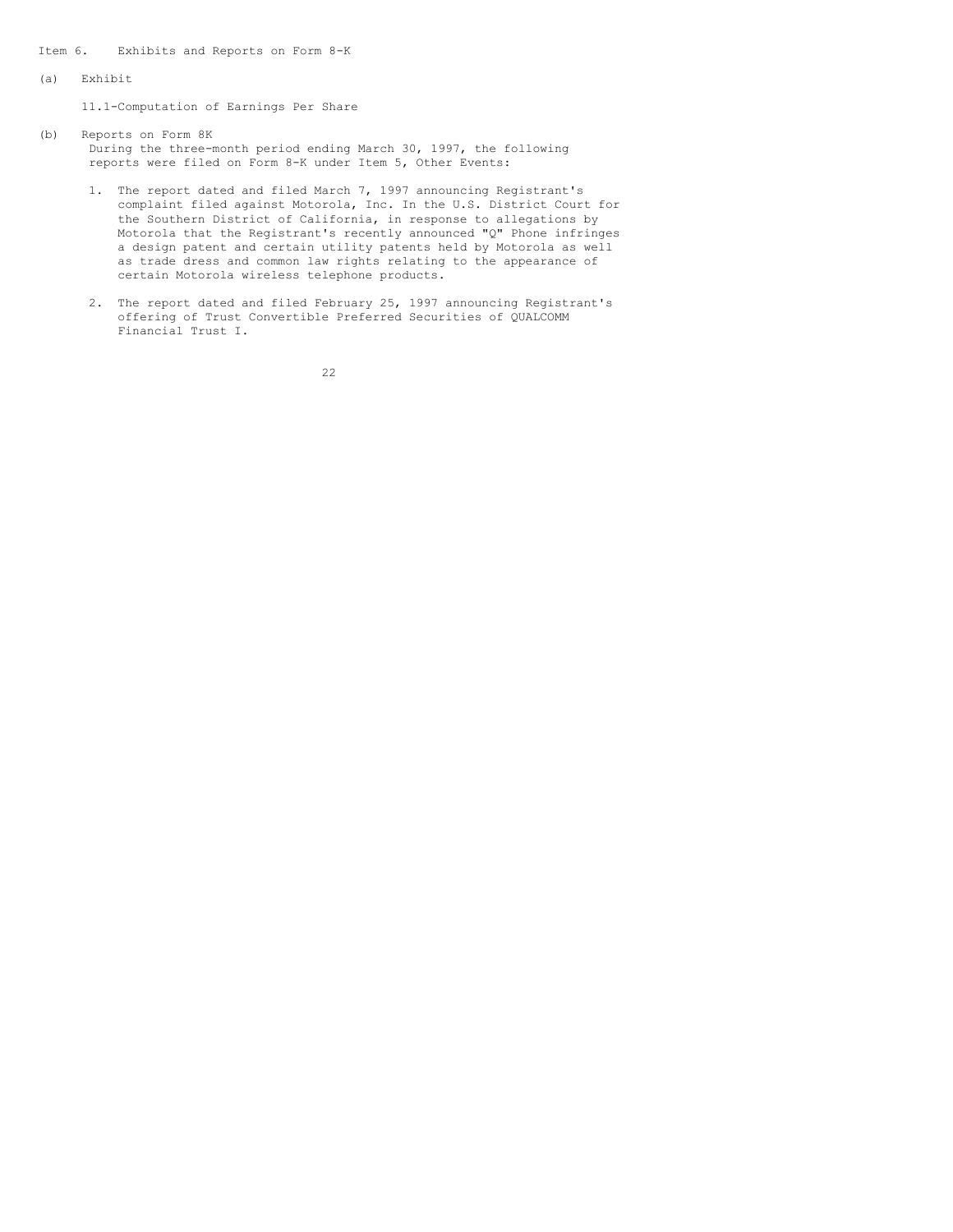## QUALCOMM INCORPORATED

## COMPUTATION OF EARNINGS PER SHARE (IN THOUSANDS, EXCEPT PER SHARE AMOUNTS)

## <TABLE> <CAPTION>

|                                                                          | THREE MONTHS ENDED                            |                         |             | SIX MONTHS ENDED     |           |                                                                                                                                                                                                                                                                                 |                  |                    |
|--------------------------------------------------------------------------|-----------------------------------------------|-------------------------|-------------|----------------------|-----------|---------------------------------------------------------------------------------------------------------------------------------------------------------------------------------------------------------------------------------------------------------------------------------|------------------|--------------------|
|                                                                          |                                               | 1997 1996<br>---------- |             |                      |           | MARCH 30, MARCH 31, MARCH 30,<br>1997 — 1997 — 1997 — 1997 — 1997 — 1997 — 1997 — 1997 — 1997 — 1997 — 1998 — 1998 — 1998 — 1998 — 1998 — 1998 — 1998 — 1998 — 1998 — 1998 — 1998 — 1999 — 1999 — 1999 — 1999 — 1999 — 1999 — 1999 — 1999 — 1999 — 1999 — 1999 —<br>----------- |                  | MARCH 31,<br>1996  |
| $<$ S $>$                                                                | $<\infty$<br>$<<$ $<$ $<$ $<$ $<$ $<$ $<$ $>$ |                         | ----------- |                      | < <c></c> |                                                                                                                                                                                                                                                                                 | $<<$ $<$ $<$ $>$ |                    |
| Net income $(1)$                                                         |                                               | \$16,745                |             | \$1,465              |           | \$25,871                                                                                                                                                                                                                                                                        |                  | \$11,579           |
| Weighted average number of common shares<br>outstanding                  |                                               |                         |             |                      |           | $67,225$ $65,262$ $66,903$ $65,009$                                                                                                                                                                                                                                             |                  |                    |
| Common stock equivalent shares (2)                                       |                                               |                         |             |                      |           | 5,596 4,896 4,837                                                                                                                                                                                                                                                               |                  | 4,664              |
| Total number of shares for computing primary<br>earnings per share       |                                               |                         |             |                      |           | 72,821 70,158 71,740                                                                                                                                                                                                                                                            |                  | 69,673             |
| Incremental shares for computing fully diluted<br>earnings per share (3) |                                               | 937                     |             |                      |           | 468                                                                                                                                                                                                                                                                             |                  | 29                 |
| Total number of shares for computing fully<br>diluted earnings per share |                                               | 73,758                  |             | 70,158               |           | 72,208                                                                                                                                                                                                                                                                          |                  | 69,702             |
| Primary earnings per share                                               | S                                             | 0.23                    |             | ==========<br>\$0.02 | S.        | ==========<br>0.36                                                                                                                                                                                                                                                              | S                | 0.17               |
| Fully diluted earnings per share (4)                                     | Ŝ                                             | ==========<br>0.23      | S.          | ===========<br>0.02  | S.        | ==========<br>0.36                                                                                                                                                                                                                                                              | Ŝ.               | ==========<br>0.17 |
|                                                                          |                                               | ==========              |             | -----------          |           | ==========                                                                                                                                                                                                                                                                      |                  | ==========         |

 $<$ /TABLE>

- ------------

- (1) The Company's fiscal quarter ended on the last Sunday of March.
- (2) Includes outstanding options and warrants for common stock.
- (3) The incremental shares for fully diluted earnings per share reflects the dilutive effect of stock options and warrants at the higher of the average or ending market price during the reporting period.
- (4) This calculation is submitted in accordance with Regulation S-K item 601(b)(11) although not required by APB Opinion No. 15 because it results in dilution of less than 3%.